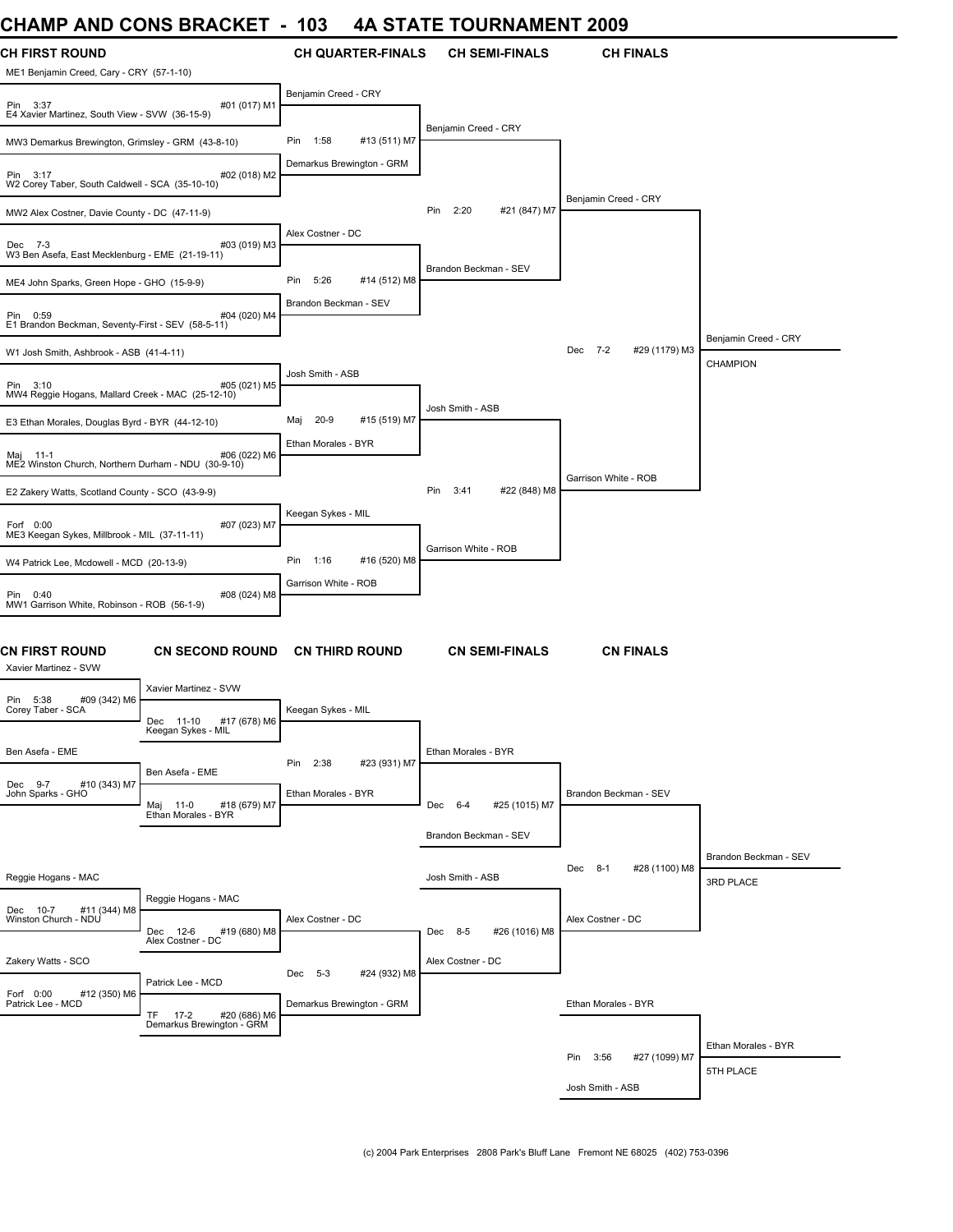# **CHAMP AND CONS BRACKET - 112 4A STATE TOURNAMENT 2009**

| <b>CH FIRST ROUND</b><br>W1 Peter Baseda, East Mecklenburg - EME (38-10-12) |                                                | <b>CH QUARTER-FINALS</b>       | <b>CH SEMI-FINALS</b>           | <b>CH FINALS</b>               |                      |
|-----------------------------------------------------------------------------|------------------------------------------------|--------------------------------|---------------------------------|--------------------------------|----------------------|
| Dec 11-4<br>MW4 Cody Motsinger, West Forsyth - WFO (41-25-11)               | #01 (041) M1                                   | Peter Baseda - EME             |                                 |                                |                      |
| E3 Demetrius Leonard, New Hanover - NHA (33-6-11)                           |                                                | #13 (527) M7<br>$8 - 5$<br>Dec | David Tran - SAN                |                                |                      |
| Pin 2:43<br>ME2 David Tran, Sanderson - SAN (42-9-12)                       | #02 (042) M2                                   | David Tran - SAN               |                                 |                                |                      |
| E2 Luke Ludke, Clayton - CLA (36-5-9)                                       |                                                |                                | #21 (855) M7<br>$6-0$<br>Dec    | Michael Waters - DC            |                      |
| Dec 6-5<br>ME3 Devin Solow, Chapel Hill - CHP (36-14-12)                    | #03 (043) M3                                   | Luke Ludke - CLA               |                                 |                                |                      |
| W4 Tyler Cook, East Burke - EBU (34-9-11)                                   |                                                | $13-3$<br>#14 (528) M8<br>Maj  | Michael Waters - DC             |                                |                      |
| Pin 3:02<br>MW1 Michael Waters, Davie County - DC (53-7-10)                 | #04 (044) M4                                   | Michael Waters - DC            |                                 |                                |                      |
| E1 Kyle Narburgh, Jack Britt - BRI (48-1-11)                                |                                                |                                |                                 | #29 (1182) M3<br>$14-1$<br>Maj | Kyle Narburgh - BRI  |
| $20 - 5$<br>TF.<br>ME4 Patrick Waivers, Jh Rose - JHR (43-16-12)            | #05 (045) M5                                   | Kyle Narburgh - BRI            |                                 |                                | CHAMPION             |
| W3 Garrett Woods, South Mecklenburg - SME (41-5-12)                         |                                                | 3:09<br>#15 (535) M7<br>Pin    | Kyle Narburgh - BRI             |                                |                      |
| Dec 4-1<br>MW2 Caleb Swinson, Robinson - ROB (52-11-11)                     | #06 (046) M6                                   | Caleb Swinson - ROB            |                                 |                                |                      |
| W2 John Grigg, East Gaston - EGA (41-10-9)                                  |                                                |                                | #22 (856) M8<br>$13 - 4$<br>Maj | Kyle Narburgh - BRI            |                      |
| Dec 11-9<br>MW3 Dustin Sessoms, Grimsley - GRM (41-8-11)                    | #07 (047) M7                                   | John Grigg - EGA               |                                 |                                |                      |
| E4 Terrence Dugay, Seventy-First - SEV (41-17-10)                           |                                                | #16 (536) M8<br>$5-3$<br>Dec   | Zach Jaramillo - NBE            |                                |                      |
| Pin 5:16<br>ME1 Zach Jaramillo, New Bern - NBE (49-7-10)                    | #08 (048) M8                                   | Zach Jaramillo - NBE           |                                 |                                |                      |
| <b>CN FIRST ROUND</b><br>Cody Motsinger - WFO                               | <b>CN SECOND ROUND</b>                         | <b>CN THIRD ROUND</b>          | <b>CN SEMI-FINALS</b>           | <b>CN FINALS</b>               |                      |
| #09 (351) M7<br>Dec 11-7                                                    | Demetrius Leonard - NHA                        |                                |                                 |                                |                      |
| Demetrius Leonard - NHA                                                     | #17 (687) M7<br>Dec<br>7-6<br>John Grigg - EGA | John Grigg - EGA               |                                 |                                |                      |
| Devin Solow - CHP                                                           |                                                | Dec 8-6<br>#23 (939) M7        | John Grigg - EGA                |                                |                      |
| Dec 2-0<br>#10 (352) M8<br>Tyler Cook - EBU                                 | Devin Solow - CHP<br>#18 (688) M8<br>Dec 7-3   | Caleb Swinson - ROB            | OT<br>$8 - 6$<br>#25 (1023) M7  | John Grigg - EGA               |                      |
|                                                                             | Caleb Swinson - ROB                            |                                | David Tran - SAN                |                                |                      |
|                                                                             |                                                |                                |                                 | Dec 5-0<br>#28 (1108) M8       | Zach Jaramillo - NBE |
| Patrick Waivers - JHR                                                       | Garrett Woods - SME                            |                                | Zach Jaramillo - NBE            |                                | 3RD PLACE            |
| Dec 8-6<br>#11 (358) M6<br>Garrett Woods - SME                              | Pin 2:43<br>#19 (694) M6                       | Garrett Woods - SME            | Dec 9-2<br>#26 (1024) M8        | Zach Jaramillo - NBE           |                      |
| Dustin Sessoms - GRM                                                        | Luke Ludke - CLA                               |                                | Peter Baseda - EME              |                                |                      |
|                                                                             | Dustin Sessoms - GRM                           | #24 (940) M8<br>Dec 6-4        |                                 |                                |                      |
| Maj 17-4 #12 (359) M7<br>Terrence Dugay - SEV                               | Dec 5-1<br>#20 (695) M7<br>Peter Baseda - EME  | Peter Baseda - EME             |                                 | David Tran - SAN               |                      |
|                                                                             |                                                |                                |                                 |                                | Peter Baseda - EME   |
|                                                                             |                                                |                                |                                 | Dec 4-3<br>#27 (1107) M7       | 5TH PLACE            |
|                                                                             |                                                |                                |                                 | Peter Baseda - EME             |                      |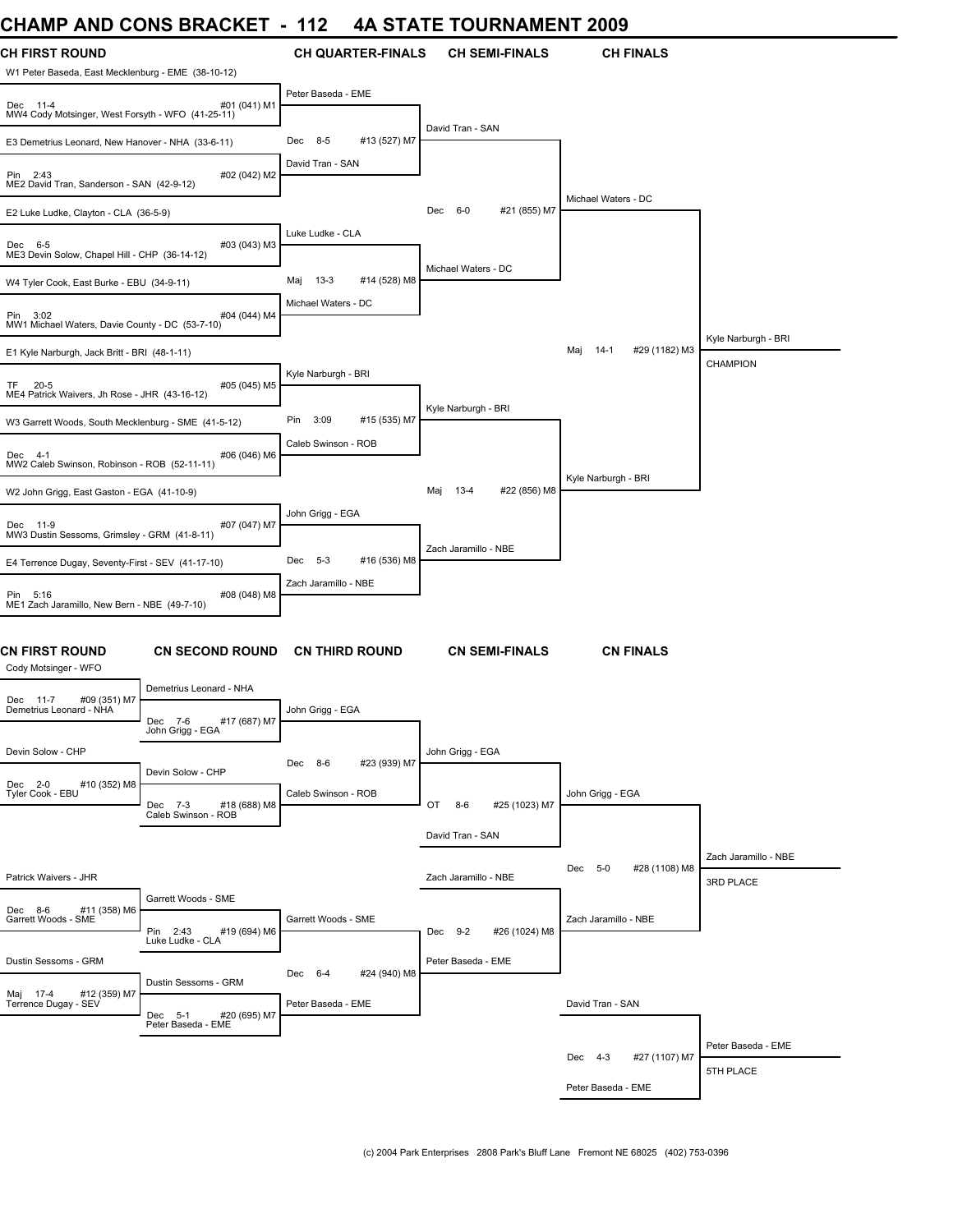### **CHAMP AND CONS BRACKET - 119 4A STATE TOURNAMENT 2009**

| UIAME AND CONS DIVACILI                                               |                                                 | I I J                         | TA JIAIL IVUINNAMENI          | LUUJ                           |                                    |
|-----------------------------------------------------------------------|-------------------------------------------------|-------------------------------|-------------------------------|--------------------------------|------------------------------------|
| <b>CH FIRST ROUND</b><br>MW1 Dominic Parisi, Robinson - ROB (59-0-11) |                                                 | <b>CH QUARTER-FINALS</b>      | <b>CH SEMI-FINALS</b>         | <b>CH FINALS</b>               |                                    |
| TF 24-9<br>ME4 Andrew Tyndall, Riverside - RIV (44-11-11)             | #01 (065) M1                                    | Dominic Parisi - ROB          |                               |                                |                                    |
| W3 BJ Tomlin, East Burke - EBU (33-10-11)                             |                                                 | 12-0<br>#13 (543) M7<br>Maj   | Dominic Parisi - ROB          |                                |                                    |
| Dec 9-2<br>E2 Dale Boyd, Laney - LAN (53-10-10)                       | #02 (066) M2                                    | Dale Boyd - LAN               |                               |                                |                                    |
| W2 Peter Mcarthur, Myers Park - MPA (43-10-12)                        |                                                 |                               | Pin<br>3:21<br>#21 (863) M7   | Dominic Parisi - ROB           |                                    |
| Dec 5-3<br>E3 Bradley Stewart, Scotland County - SCO (41-9-10)        | #03 (067) M3                                    | Bradley Stewart - SCO         |                               |                                |                                    |
| MW4 Joseph Acquarulo, Hopewell - HOP (33-15-11)                       |                                                 | $11-3$<br>#14 (544) M8<br>Maj | Trevor Kamens - LRD           |                                |                                    |
| Maj 15-3<br>ME1 Trevor Kamens, Leesville Road - LRD (63-4-10)         | #04 (068) M4                                    | Trevor Kamens - LRD           |                               |                                |                                    |
| E1 Derrick Newkirk, Seventy-First - SEV (54-9-11)                     |                                                 |                               |                               | $9-0$<br>#29 (1185) M3<br>Maj  | Dominic Parisi - ROB               |
|                                                                       |                                                 | Derrick Newkirk - SEV         |                               |                                | <b>CHAMPION</b>                    |
| TF 15-0<br>W4 Devon Anthony, West Mecklenburg - WME (28-8-12)         | #05 (069) M5                                    |                               | Joshua Craig - CHP            |                                |                                    |
| MW3 Byron Mcilwain Jr, West Charlotte - WC (31-11-12)                 |                                                 | 19-9<br>#15 (551) M7<br>Maj   |                               |                                |                                    |
| Dec 7-4<br>ME2 Joshua Craig, Chapel Hill - CHP (43-7-12)              | #06 (070) M6                                    | Joshua Craig - CHP            |                               |                                |                                    |
| MW2 Michaiah Miller, Mallard Creek - MAC (38-5-12)                    |                                                 |                               | $10-7$<br>#22 (864) M8<br>Dec | Joshua Craig - CHP             |                                    |
| Dec 11-8<br>ME3 Adam Tassitino, Sanderson - SAN (39-12-11)            | #07 (071) M7                                    | Michaiah Miller - MAC         |                               |                                |                                    |
| E4 Jordan Miller, East Wake - EWK (41-15-12)                          |                                                 | #16 (552) M8<br>Dec<br>-4-3   | Michaiah Miller - MAC         |                                |                                    |
| Pin 3:28<br>W1 Tom Puckett, Butler - BUT (40-5-10)                    | #08 (072) M8                                    | Tom Puckett - BUT             |                               |                                |                                    |
| CN FIRST ROUND<br>Andrew Tyndall - RIV                                | <b>CN SECOND ROUND</b>                          | <b>CN THIRD ROUND</b>         | <b>CN SEMI-FINALS</b>         | <b>CN FINALS</b>               |                                    |
| #09 (360) M8<br>OT 8-7                                                | BJ Tomlin - EBU                                 |                               |                               |                                |                                    |
| BJ Tomlin - EBU                                                       | #17 (696) M8<br>Maj 11-2<br>Tom Puckett - BUT   | Tom Puckett - BUT             |                               |                                |                                    |
| Peter Mcarthur - MPA                                                  |                                                 | #23 (947) M7<br>2:55<br>Pin   | Tom Puckett - BUT             |                                |                                    |
| Dec 4-3 #10 (366) M6<br>Joseph Acquarulo - HOP                        | Peter Mcarthur - MPA<br>#18 (702) M6<br>Dec 7-1 | Derrick Newkirk - SEV         | Pin<br>2:39<br>#25 (1031) M7  | Tom Puckett - BUT              |                                    |
|                                                                       | Derrick Newkirk - SEV                           |                               |                               |                                |                                    |
|                                                                       |                                                 |                               | Trevor Kamens - LRD           |                                |                                    |
| Devon Anthony - WME                                                   |                                                 |                               | Michaiah Miller - MAC         | OT<br>$2 - 1$<br>#28 (1116) M8 | Michaiah Miller - MAC<br>3RD PLACE |
|                                                                       | Byron Mcilwain Jr - WC                          |                               |                               |                                |                                    |
| Dft 0:00 #11 (367) M7<br>Byron Mcilwain Jr - WC                       | #19 (703) M7<br>Dec 2-1                         | Bradley Stewart - SCO         | #26 (1032) M8<br>Dec 1-0      | Michaiah Miller - MAC          |                                    |
|                                                                       | Bradley Stewart - SCO                           |                               |                               |                                |                                    |
| Adam Tassitino - SAN                                                  | Adam Tassitino - SAN                            | #24 (948) M8<br>Dec 2-0       | Dale Boyd - LAN               |                                |                                    |
| Dec 9-7<br>#12 (368) M8<br>Jordan Miller - EWK                        | Dec 10-4<br>#20 (704) M8<br>Dale Boyd - LAN     | Dale Boyd - LAN               |                               | Trevor Kamens - LRD            |                                    |
|                                                                       |                                                 |                               |                               |                                | Trevor Kamens - LRD                |
|                                                                       |                                                 |                               |                               | #27 (1115) M7<br>Maj 11-2      | 5TH PLACE                          |
|                                                                       |                                                 |                               |                               | Dale Boyd - LAN                |                                    |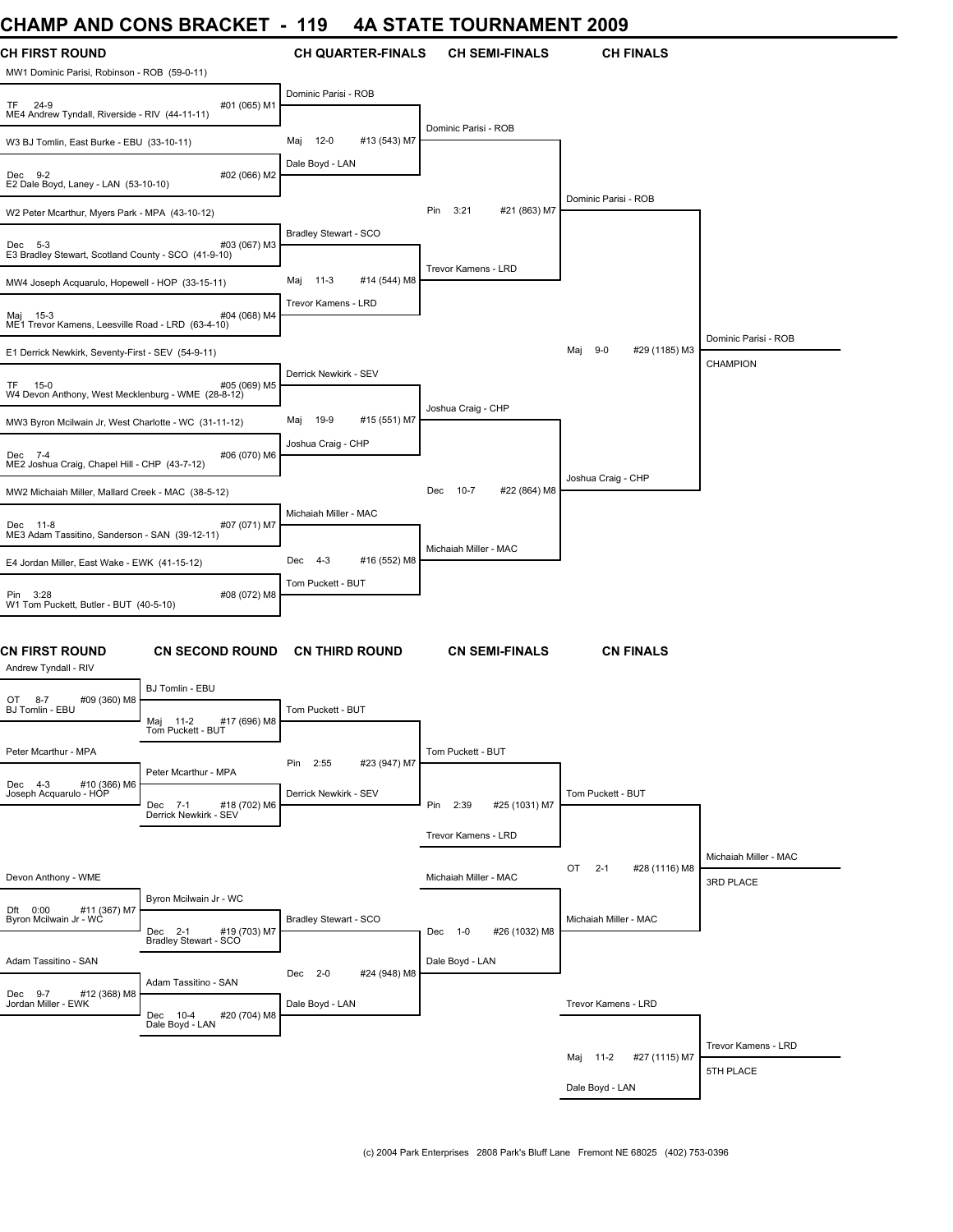# **CHAMP AND CONS BRACKET - 125 4A STATE TOURNAMENT 2009**

| <b>CH FIRST ROUND</b><br>MW1 Jay Similton, Robinson - ROB (46-12-11) |                                                   | <b>CH QUARTER-FINALS</b>                           | <b>CH SEMI-FINALS</b>        | <b>CH FINALS</b>                |                      |
|----------------------------------------------------------------------|---------------------------------------------------|----------------------------------------------------|------------------------------|---------------------------------|----------------------|
| Dec 9-7<br>ME4 Kenny Buchanan, Green Hope - GHO (38-9-12)            | #01 (089) M1                                      | Kenny Buchanan - GHO                               |                              |                                 |                      |
| E3 Damalcom Lougin, Ee Smith - EES (21-16-12)                        |                                                   | #13 (559) M7<br>Pin<br>5:15                        | Kenny Buchanan - GHO         |                                 |                      |
| Pin 3:22<br>W2 James Taber, South Caldwell - SCA (40-9-12)           | #02 (090) M2                                      | Damalcom Lougin - EES                              |                              |                                 |                      |
| E2 Kamal Leak, South View - SVW (42-10-11)                           |                                                   |                                                    | #21 (870) M6<br>Pin<br>0:59  | Tyrone Eatmon - RIV             |                      |
| Pin 3:38<br>W3 Caleb Null, Mcdowell - MCD (37-9-12)                  | #03 (091) M3                                      | Kamal Leak - SVW                                   |                              |                                 |                      |
| MW4 Kevin Whitley, Davie County - DC (15-9-11)                       |                                                   | Pin<br>4:18<br>#14 (560) M8                        | Tyrone Eatmon - RIV          |                                 |                      |
| Pin 0:39<br>ME1 Tyrone Eatmon, Riverside - RIV (58-2-11)             | #04 (092) M4                                      | Tyrone Eatmon - RIV                                |                              |                                 |                      |
| W1 Brett Boston, Freedom - FRE (47-2-12)                             |                                                   |                                                    |                              | Dec<br>$1 - 0$<br>#29 (1188) M3 | Tyrone Eatmon - RIV  |
| Maj 12-4<br>E4 Dustin Roemer, Pinecrest - PIN (33-15-9)              | #05 (093) M5                                      | <b>Brett Boston - FRE</b>                          |                              |                                 | <b>CHAMPION</b>      |
| ME3 Jeremy Althizer, New Bern - NBE (31-4-12)                        |                                                   | 8-5<br>#15 (566) M6<br>Dec                         | <b>Brett Boston - FRE</b>    |                                 |                      |
| TF.<br>15-0<br>MW2 Trey Lambert, East Forsyth - EF (34-16-10)        | #06 (094) M6                                      | Jeremy Althizer - NBE                              |                              |                                 |                      |
| ME2 Brett Kostern, Sanderson - SAN (45-6-12)                         |                                                   |                                                    | 11-6<br>#22 (871) M7<br>Dec  | Brett Boston - FRE              |                      |
| Pin 3:19<br>MW3 Stephen Pawlowski, West Forsyth - WFO (50-17-12)     | #07 (095) M7                                      | Brett Kostern - SAN                                |                              |                                 |                      |
| W4 Samuel Mcarthur, Myers Park - MPA (44-12-12)                      |                                                   | 17-8<br>#16 (567) M7<br>Maj                        | Brett Kostern - SAN          |                                 |                      |
| Dec 7-3<br>E1 Alex Lee, Holly Springs - HSP (46-7-12)                | #08 (096) M8                                      | Alex Lee - HSP                                     |                              |                                 |                      |
| CN FIRST ROUND<br>Jay Similton - ROB                                 | <b>CN SECOND ROUND</b>                            | <b>CN THIRD ROUND</b>                              | <b>CN SEMI-FINALS</b>        | <b>CN FINALS</b>                |                      |
| #09 (374) M6<br>Dec 5-3                                              | Jay Similton - ROB                                |                                                    |                              |                                 |                      |
| James Taber - SCA                                                    | #17 (710) M6<br>Dec<br>$9-8$<br>Alex Lee - HSP    | Jay Similton - ROB                                 |                              |                                 |                      |
| Caleb Null - MCD                                                     | Caleb Null - MCD                                  | #23 (954) M6<br>$6 - 2$<br>Dec                     | Jeremy Althizer - NBE        |                                 |                      |
| Forf 0:00<br>#10 (375) M7<br>Kevin Whitley - DC                      | #18 (711) M7<br>Dec 4-2<br>Jeremy Althizer - NBE  | Jeremy Althizer - NBE                              | Dec 8-2<br>#25 (1038) M6     | Jeremy Althizer - NBE           |                      |
|                                                                      |                                                   |                                                    | Kenny Buchanan - GHO         |                                 |                      |
|                                                                      |                                                   |                                                    |                              | Dec<br>$9 - 7$<br>#28 (1123) M7 | Brett Kostern - SAN  |
| Dustin Roemer - PIN                                                  | Dustin Roemer - PIN                               |                                                    | Brett Kostern - SAN          |                                 | 3RD PLACE            |
| Pin 2:34<br>#11 (376) M8<br>Trey Lambert - EF                        | Dec 9-3<br>#19 (712) M8<br>Kamal Leak - SVW       | Kamal Leak - SVW                                   | #26 (1039) M7<br>Pin<br>0:41 | Brett Kostern - SAN             |                      |
| Stephen Pawlowski - WFO                                              |                                                   |                                                    | Stephen Pawlowski - WFO      |                                 |                      |
| Dec 8-3 #12 (382) M6<br>Samuel Mcarthur - MPA                        | Stephen Pawlowski - WFO                           | Dec 7-6<br>#24 (955) M7<br>Stephen Pawlowski - WFO |                              | Kenny Buchanan - GHO            |                      |
|                                                                      | Pin 2:26<br>#20 (718) M6<br>Damalcom Lougin - EES |                                                    |                              |                                 |                      |
|                                                                      |                                                   |                                                    |                              | TF.<br>$18-3$<br>#27 (1122) M6  | Kenny Buchanan - GHO |
|                                                                      |                                                   |                                                    |                              | Stephen Pawlowski - WFO         | 5TH PLACE            |
|                                                                      |                                                   |                                                    |                              |                                 |                      |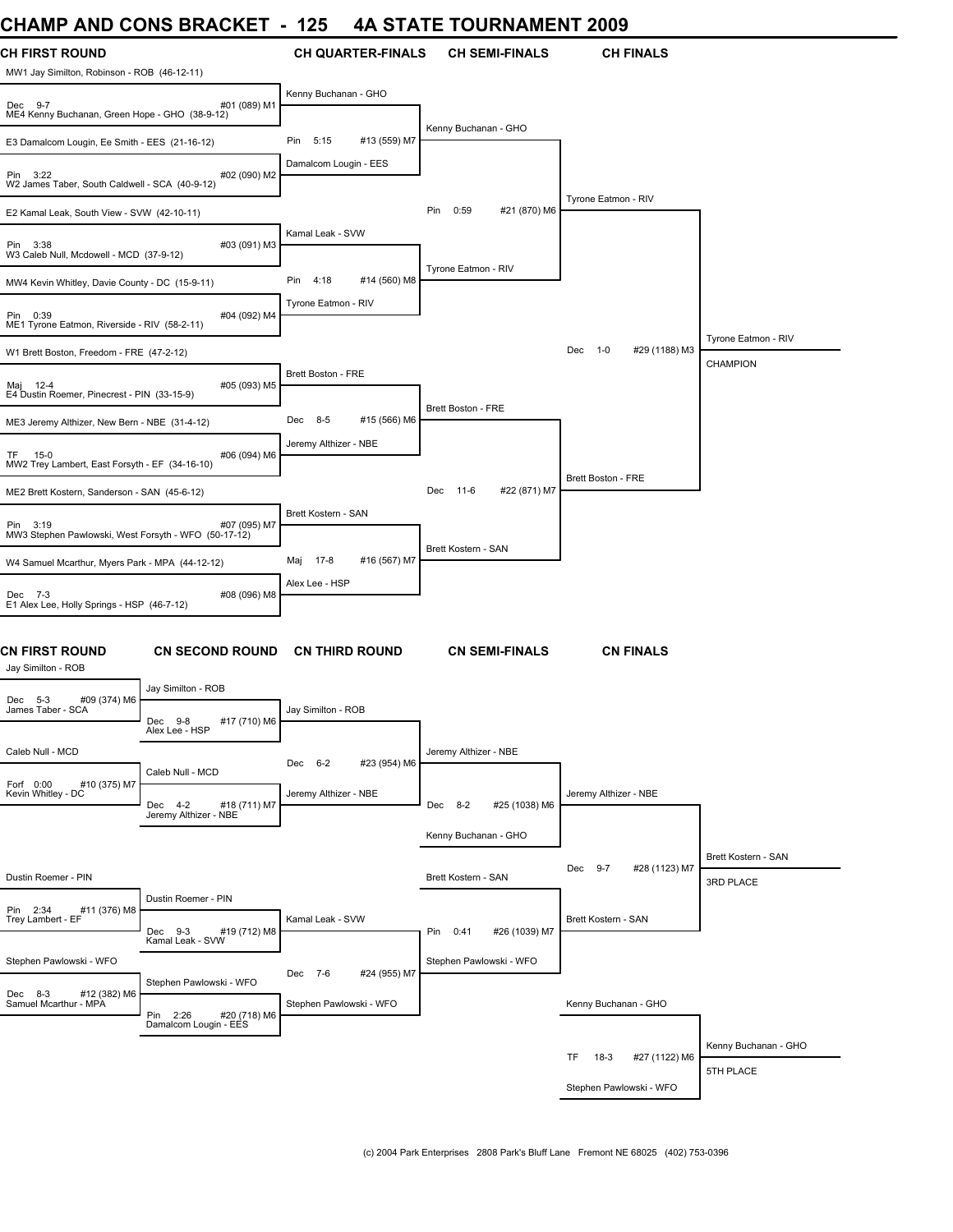### **CHAMP AND CONS BRACKET - 130 4A STATE TOURNAMENT 2009**

| UNAIVIL AND UUNJ DRAUNE I                                                |                                                                           | טט ו                        | 4A JIAIE IUUNNAMENI 400J       |                                 |                                 |
|--------------------------------------------------------------------------|---------------------------------------------------------------------------|-----------------------------|--------------------------------|---------------------------------|---------------------------------|
| <b>CH FIRST ROUND</b><br>ME1 Joe Morrison, Panther Creek - PCR (50-5-10) |                                                                           | <b>CH QUARTER-FINALS</b>    | <b>CH SEMI-FINALS</b>          | <b>CH FINALS</b>                |                                 |
| Forf 0:00<br>MW4 Steven Miller, Mallard Creek - MAC (22-12-11)           | #01 (113) M1                                                              | Joe Morrison - PCR          |                                |                                 |                                 |
| E3 Richard Ogle, Laney - LAN (16-9-12)                                   |                                                                           | #13 (568) M8<br>Pin<br>5:44 | Joe Morrison - PCR             |                                 |                                 |
| Forf 0:00<br>W2 Mark Judy, Ardrey Kell - AKL (42-5-12)                   | #02 (114) M2                                                              | Mark Judy - AKL             |                                |                                 |                                 |
| E2 Greg Martin, East Wake - EWK (46-12-12)                               |                                                                           |                             | $5 - 3$<br>#21 (872) M8<br>OT  | Zack Vernon - DC                |                                 |
| Dec 6-4<br>W3 Talique Whitfield, Harding University - HAR (29-8-12)      | #03 (115) M3                                                              | Greg Martin - EWK           |                                |                                 |                                 |
| ME4 Kevin Boggs, Leesville Road - LRD (45-10-12)                         |                                                                           | Pin<br>5:15<br>#14 (574) M6 | Zack Vernon - DC               |                                 |                                 |
| Pin 1:27<br>MW1 Zack Vernon, Davie County - DC (57-5-11)                 | #04 (116) M4                                                              | Zack Vernon - DC            |                                |                                 |                                 |
| W1 David Lathan, Ashbrook - ASB (38-4-11)                                |                                                                           |                             |                                | Dec 9-6<br>#29 (1191) M3        | Zack Vernon - DC                |
| Dec 10-9<br>E4 Kyle Patrick, Smithfield-Selma - SSS (36-9-12)            | #05 (117) M5                                                              | David Lathan - ASB          |                                |                                 | CHAMPION                        |
| MW3 Tyler Morgan, West Forsyth - WFO (8-14-11)                           |                                                                           | 8-3<br>#15 (575) M7<br>Dec  | Cordale Risk - CRY             |                                 |                                 |
| Pin 2:56<br>ME2 Cordale Risk, Cary - CRY (53-8-11)                       | #06 (118) M6                                                              | Cordale Risk - CRY          |                                |                                 |                                 |
| MW2 Davante Andujar, Robinson - ROB (49-19-10)                           |                                                                           |                             | Dec 6-5<br>#22 (878) M6        | Zachary Barkett - SVW           |                                 |
| OT<br>$3-1$<br>ME3 Jason Alexander, Sanderson - SAN (28-19-12)           | #07 (119) M7                                                              | Davante Andujar - ROB       |                                |                                 |                                 |
| W4 Andony Mejia, Freedom - FRE (35-16-12)                                |                                                                           | #16 (576) M8<br>Dec 7-4     | Zachary Barkett - SVW          |                                 |                                 |
| Maj 11-3<br>E1 Zachary Barkett, South View - SVW (46-10-12)              | #08 (120) M8                                                              | Zachary Barkett - SVW       |                                |                                 |                                 |
| CN FIRST ROUND<br>Steven Miller - MAC                                    | <b>CN SECOND ROUND</b>                                                    | <b>CN THIRD ROUND</b>       | <b>CN SEMI-FINALS</b>          | <b>CN FINALS</b>                |                                 |
| Forf 0:00<br>#09 (383) M7                                                | Steven Miller - MAC                                                       |                             |                                |                                 |                                 |
| Richard Ogle - LAN                                                       | Forf 0:00<br>#17 (719) M7<br>Davante Andujar - ROB                        | Davante Andujar - ROB       |                                |                                 |                                 |
| Talique Whitfield - HAR                                                  |                                                                           | #23 (956) M8<br>Dec 5-3     | Davante Andujar - ROB          |                                 |                                 |
| Pin 4:01<br>#10 (384) M8<br>Kevin Boggs - LRD                            | Talique Whitfield - HAR<br>Maj 11-2<br>#18 (720) M8<br>David Lathan - ASB | Talique Whitfield - HAR     | Dec 9-4<br>#25 (1040) M8       | Joe Morrison - PCR              |                                 |
|                                                                          |                                                                           |                             | Joe Morrison - PCR             |                                 |                                 |
| Kyle Patrick - SSS                                                       |                                                                           |                             | Cordale Risk - CRY             | $2 - 1$<br>#28 (1130) M6<br>Dec | Joe Morrison - PCR<br>3RD PLACE |
| #11 (390) M6<br>Dec 6-4                                                  | Kyle Patrick - SSS                                                        |                             |                                |                                 |                                 |
| Tyler Morgan - WFO                                                       | Dec 9-7<br>#19 (726) M6<br>Greg Martin - EWK                              | Kyle Patrick - SSS          | $10-2$<br>#26 (1046) M6<br>Maj | Cordale Risk - CRY              |                                 |
| Jason Alexander - SAN                                                    |                                                                           | Dec 9-2<br>#24 (962) M6     | Mark Judy - AKL                |                                 |                                 |
| Dec 8-5<br>#12 (391) M7<br>Andony Mejia - FRE                            | Jason Alexander - SAN<br>Pin 1:54<br>#20 (727) M7<br>Mark Judy - AKL      | Mark Judy - AKL             |                                | Davante Andujar - ROB           |                                 |
|                                                                          |                                                                           |                             |                                |                                 | Mark Judy - AKL                 |
|                                                                          |                                                                           |                             |                                | Pin 2:13<br>#27 (1124) M8       | 5TH PLACE                       |
|                                                                          |                                                                           |                             |                                | Mark Judy - AKL                 |                                 |
|                                                                          |                                                                           |                             |                                |                                 |                                 |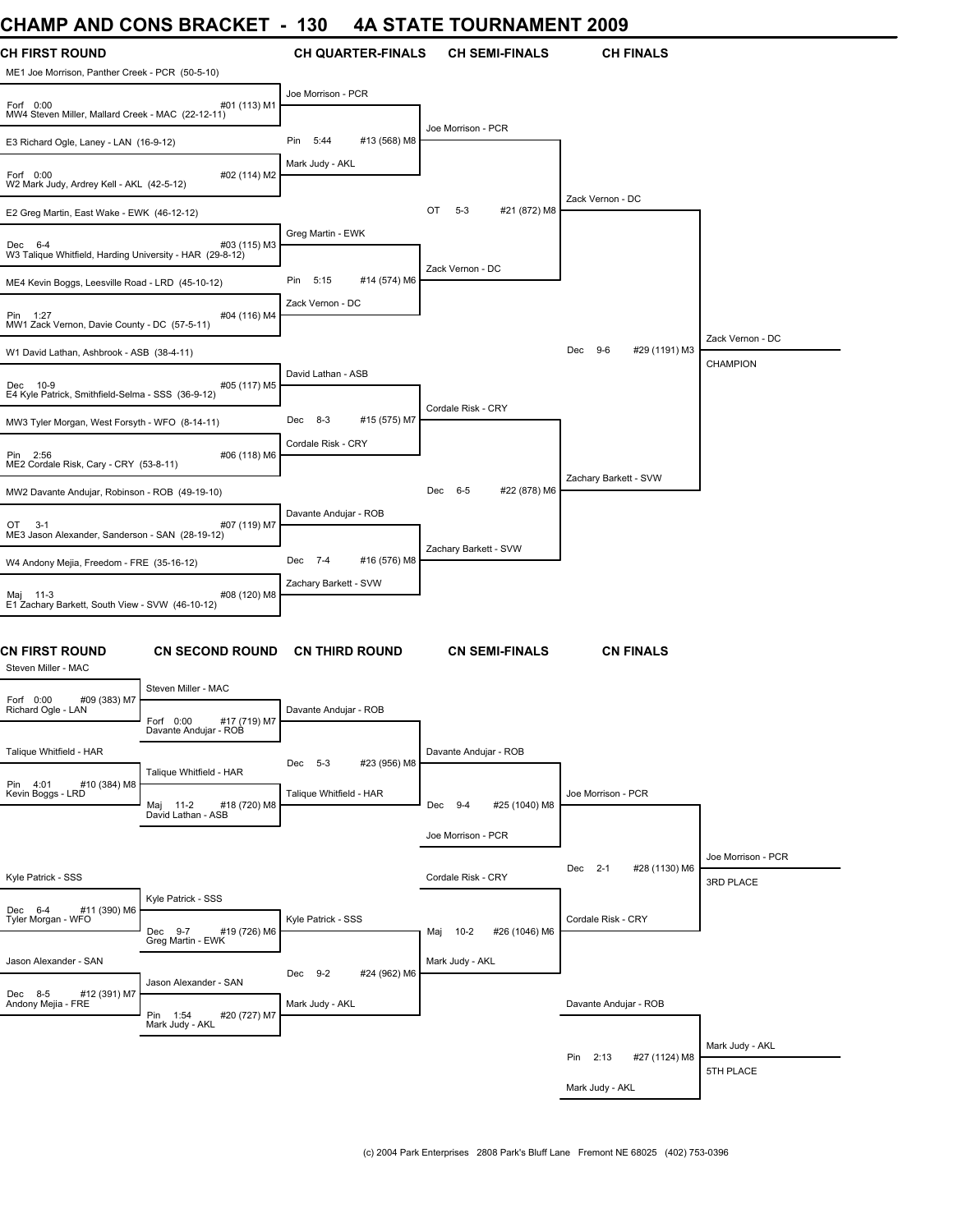### **CHAMP AND CONS BRACKET - 135 4A STATE TOURNAMENT 2009**

| UNAINIT AND UUNJ DRAUNEI                                                 |                                                       | 199                     |                           |                        | 4A STATE TOURNAMENT 2009 |                                |                                     |
|--------------------------------------------------------------------------|-------------------------------------------------------|-------------------------|---------------------------|------------------------|--------------------------|--------------------------------|-------------------------------------|
| <b>CH FIRST ROUND</b><br>MW1 Jamel Johnson, North Forsyth - NF (43-1-12) |                                                       |                         | <b>CH QUARTER-FINALS</b>  |                        | <b>CH SEMI-FINALS</b>    | <b>CH FINALS</b>               |                                     |
| Dec 11-5<br>ME4 Matthew Conway, Riverside - RIV (46-12-11)               | #01 (137) M1                                          | Jamel Johnson - NF      |                           |                        |                          |                                |                                     |
| W3 Brian Snyder, East Mecklenburg - EME (33-11-11)                       |                                                       | 3:23<br>Pin             | #13 (582) M6              | Jamel Johnson - NF     |                          |                                |                                     |
| Dec 6-3<br>E2 John Thomas Cameron, South View - SVW (45-9-10)            | #02 (138) M2                                          |                         | John Thomas Cameron - SVW |                        |                          |                                |                                     |
| W2 Michael Chapman, South Caldwell - SCA (39-11-11)                      |                                                       |                         |                           | $17-1$<br>TF           | #21 (879) M7             | Corey Mock - CHP               |                                     |
| Dec 13-10<br>E3 Tyree Mcleod, New Hanover - NHA (36-7-11)                | #03 (139) M3                                          | Tyree Mcleod - NHA      |                           |                        |                          |                                |                                     |
| MW4 Jimmy Maderia, West Forsyth - WFO (44-16-12)                         |                                                       | Pin 3:12                | #14 (583) M7              | Corey Mock - CHP       |                          |                                |                                     |
| Pin 0:45<br>ME1 Corey Mock, Chapel Hill - CHP (49-1-12)                  | #04 (140) M4                                          | Corey Mock - CHP        |                           |                        |                          |                                |                                     |
| W1 Dalton Cunningham, Butler - BUT (39-7-11)                             |                                                       |                         |                           |                        |                          | 1:37<br>#29 (1194) M3<br>Pin   | Corey Mock - CHP<br><b>CHAMPION</b> |
| Dec 6-0<br>E4 Collins Creech, Smithfield-Selma - SSS (40-10-11)          | #05 (141) M5                                          | Dalton Cunningham - BUT |                           |                        |                          |                                |                                     |
| MW3 Kyle Walker, Hopewell - HOP (33-9-11)                                |                                                       | Dec 7-2                 | #15 (584) M8              | Justin Mcelreath - SAN |                          |                                |                                     |
| Maj 10-0<br>ME2 Justin Mcelreath, Sanderson - SAN (43-7-12)              | #06 (142) M6                                          | Justin Mcelreath - SAN  |                           |                        |                          |                                |                                     |
| MW2 James White, Robinson - ROB (50-10-12)                               |                                                       |                         |                           | Dec 6-4                | #22 (880) M8             | Justin Mcelreath - SAN         |                                     |
| Dec 3-2<br>ME3 Ronnie Winterton, Cary - CRY (52-10-11)                   | #07 (143) M7                                          | James White - ROB       |                           |                        |                          |                                |                                     |
| W4 Jesse Grigg, East Gaston - EGA (46-13-11)                             |                                                       | Maj 12-3                | #16 (590) M6              | James White - ROB      |                          |                                |                                     |
| Pin 1:47<br>E1 Larnell Egerton, Seventy-First - SEV (51-10-11)           | #08 (144) M8                                          | Larnell Egerton - SEV   |                           |                        |                          |                                |                                     |
| CN FIRST ROUND<br>Matthew Conway - RIV                                   | <b>CN SECOND ROUND</b>                                |                         | <b>CN THIRD ROUND</b>     |                        | <b>CN SEMI-FINALS</b>    | <b>CN FINALS</b>               |                                     |
| #09 (392) M8<br>Dec 6-4                                                  | Brian Snyder - EME                                    |                         |                           |                        |                          |                                |                                     |
| Brian Snyder - EME                                                       | Dec 8-5<br>#17 (728) M8<br>Larnell Egerton - SEV      | Larnell Egerton - SEV   |                           |                        |                          |                                |                                     |
| Michael Chapman - SCA                                                    | Jimmy Maderia - WFO                                   | Pin 2:04                | #23 (963) M7              | Larnell Egerton - SEV  |                          |                                |                                     |
| Dec 8-5 #10 (398) M6<br>Jimmy Maderia - WFO                              | Dec 5-3<br>#18 (734) M6<br>Dalton Cunningham - BUT    | Jimmy Maderia - WFO     |                           | Dec 4-1                | #25 (1047) M7            | Jamel Johnson - NF             |                                     |
|                                                                          |                                                       |                         |                           | Jamel Johnson - NF     |                          |                                |                                     |
| Collins Creech - SSS                                                     |                                                       |                         |                           | James White - ROB      |                          | $11-4$<br>#28 (1132) M8<br>Dec | Jamel Johnson - NF<br>3RD PLACE     |
| Dec 9-6<br>#11 (399) M7<br>Kyle Walker - HOP                             | Collins Creech - SSS<br>#19 (735) M7<br>Maj 11-3      | Collins Creech - SSS    |                           | Pin 2:48               | #26 (1048) M8            | Jesse Grigg - EGA              |                                     |
|                                                                          | Tyree Mcleod - NHA                                    |                         |                           |                        |                          |                                |                                     |
| Ronnie Winterton - CRY                                                   | Jesse Grigg - EGA                                     | Dec 10-5                | #24 (964) M8              | Jesse Grigg - EGA      |                          |                                |                                     |
| Dec 3-2<br>#12 (400) M8<br>Jesse Grigg - EGA                             | Pin 0:33<br>#20 (736) M8<br>John Thomas Cameron - SVW | Jesse Grigg - EGA       |                           |                        |                          | Larnell Egerton - SEV          |                                     |
|                                                                          |                                                       |                         |                           |                        |                          |                                | Larnell Egerton - SEV               |
|                                                                          |                                                       |                         |                           |                        |                          | Pin 0:32<br>#27 (1131) M7      | 5TH PLACE                           |
|                                                                          |                                                       |                         |                           |                        |                          | James White - ROB              |                                     |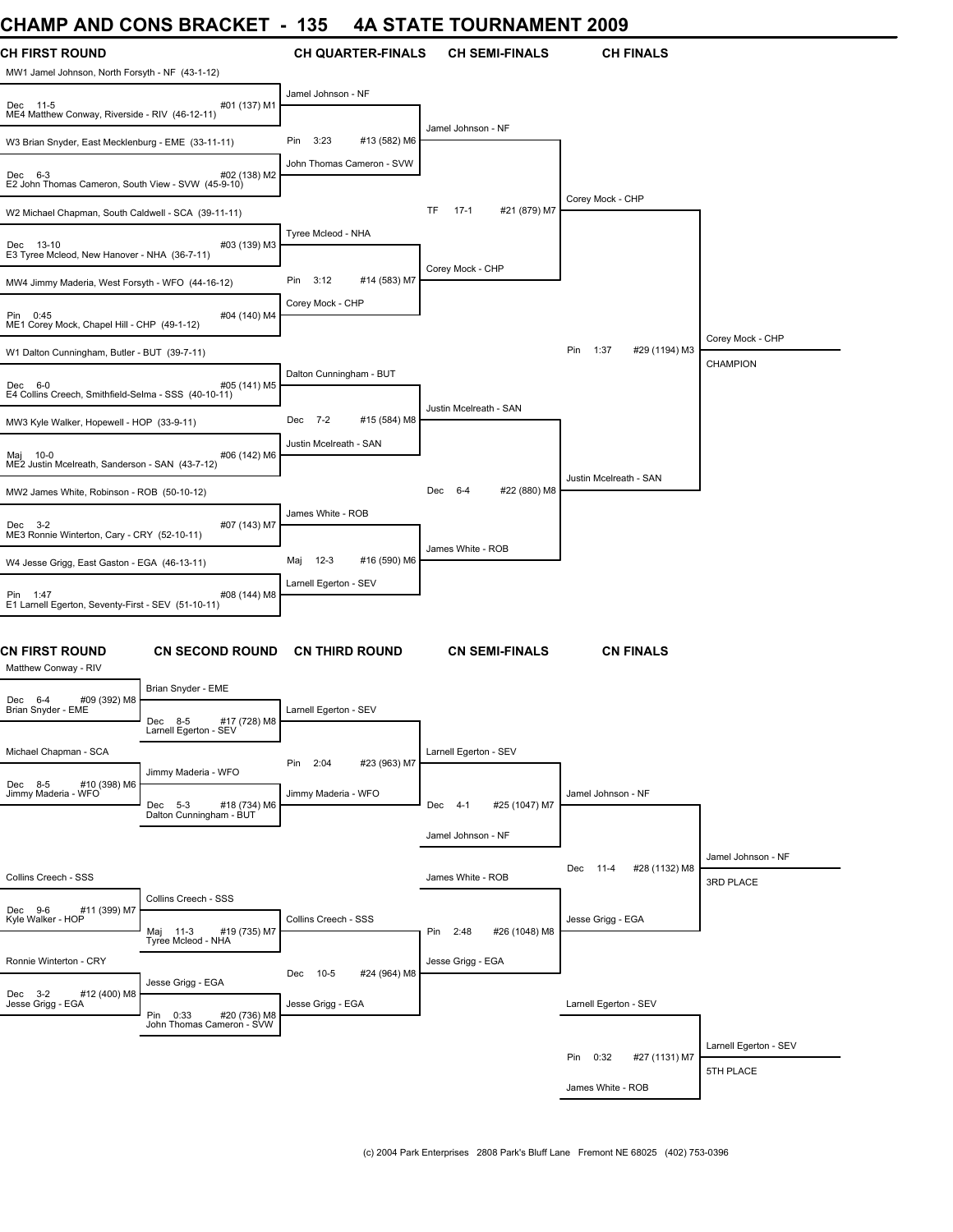### **CHAMP AND CONS BRACKET - 140 4A STATE TOURNAMENT 2009**

| ,,,,,,,,                                                            | <b>00110</b>                                     | <u>.</u>                      | UUINIAIIILII I            |                           |                      |
|---------------------------------------------------------------------|--------------------------------------------------|-------------------------------|---------------------------|---------------------------|----------------------|
| <b>CH FIRST ROUND</b><br>ME1 Joey Baird, Green Hope - GHO (39-5-11) |                                                  | <b>CH QUARTER-FINALS</b>      | <b>CH SEMI-FINALS</b>     | <b>CH FINALS</b>          |                      |
| Maj 13-5<br>E4 Antoine Mclean, Knightdale - KNI (36-10-12)          | #01 (161) M1                                     | Joey Baird - GHO              |                           |                           |                      |
| MW3 Jake Eldridge, Robinson - ROB (47-13-10)                        |                                                  | #13 (591) M7<br>Dec 8-3       | Joey Baird - GHO          |                           |                      |
| Dec 2-1<br>W2 Clark O'bannon, Myers Park - MPA (39-12-12)           | #02 (162) M2                                     | Clark O'bannon - MPA          |                           |                           |                      |
| MW2 Shelton Sales, Davie County - DC (52-11-10)                     |                                                  |                               | #21 (886) M6<br>Dec 8-3   | Joey Baird - GHO          |                      |
| Dec 5-4<br>W3 Ranson Lee, Butler - BUT (35-11-12)                   | #03 (163) M3                                     | Shelton Sales - DC            |                           |                           |                      |
| ME4 Alex Branoff, Panther Creek - PCR (45-17-12)                    |                                                  | Pin<br>4:51<br>#14 (592) M8   | Jason West - SVW          |                           |                      |
| Pin 0:43<br>E1 Jason West, South View - SVW (42-7-12)               | #04 (164) M4                                     | Jason West - SVW              |                           |                           |                      |
| MW1 Jake Mckay, West Forsyth - WFO (58-7-11)                        |                                                  |                               |                           | Dec 7-5<br>#29 (1197) M3  | Camden Wilkens - BYR |
| Maj 12-2<br>W4 Nicholas Evitt, Freedom - FRE (33-19-12)             | #05 (165) M5                                     | Jake Mckay - WFO              |                           |                           | CHAMPION             |
| E3 Blake Norris, Cape Fear - CPF (34-11-11)                         |                                                  | #15 (598) M6<br>$-5-1$<br>Dec | Jake Mckay - WFO          |                           |                      |
| Dec 5-1<br>ME2 Clifton Griffin, Athens Drive - ADR (29-11-12)       | #06 (166) M6                                     | Blake Norris - CPF            |                           |                           |                      |
| E2 Camden Wilkens, Douglas Byrd - BYR (44-2-12)                     |                                                  |                               | #22 (887) M7<br>Dec 6-3   | Camden Wilkens - BYR      |                      |
| Maj 22-10<br>ME3 Frazier Hill, Jh Rose - JHR (36-12-12)             | #07 (167) M7                                     | Camden Wilkens - BYR          |                           |                           |                      |
| MW4 Kyle Corman, Northwest Guilford - NWG (42-11-11)                |                                                  | Maj 12-4<br>#16 (599) M7      | Camden Wilkens - BYR      |                           |                      |
| Dec 7-5<br>W1 Billy Abee, East Burke - EBU (35-8-12)                | #08 (168) M8                                     | Billy Abee - EBU              |                           |                           |                      |
| <b>CN FIRST ROUND</b><br>Antoine Mclean - KNI                       | <b>CN SECOND ROUND</b>                           | <b>CN THIRD ROUND</b>         | <b>CN SEMI-FINALS</b>     | <b>CN FINALS</b>          |                      |
| #09 (406) M6<br>Dec 7-3                                             | Antoine Mclean - KNI                             |                               |                           |                           |                      |
| Jake Eldridge - ROB                                                 | #17 (742) M6<br>Dec 4-2<br>Billy Abee - EBU      | Antoine Mclean - KNI          |                           |                           |                      |
| Ranson Lee - BUT                                                    |                                                  | #23 (970) M6<br>Dec 5-2       | Alex Branoff - PCR        |                           |                      |
| #10 (407) M7<br>Maj 10-2<br>Alex Branoff - PCR                      | Alex Branoff - PCR<br>#18 (743) M7<br>Dec 7-3    | Alex Branoff - PCR            | Maj 11-3<br>#25 (1054) M6 | Jason West - SVW          |                      |
|                                                                     | Blake Norris - CPF                               |                               | Jason West - SVW          |                           |                      |
|                                                                     |                                                  |                               |                           |                           | Jason West - SVW     |
| Nicholas Evitt - FRE                                                |                                                  |                               | Jake Mckay - WFO          | Pin 4:30<br>#28 (1139) M7 | 3RD PLACE            |
| TF 17-1<br>#11 (408) M8<br>Clifton Griffin - ADR                    | Clifton Griffin - ADR<br>#19 (744) M8<br>Dec 5-1 | Shelton Sales - DC            | #26 (1055) M7<br>Dec 9-7  | Jake Mckay - WFO          |                      |
|                                                                     | Shelton Sales - DC                               |                               |                           |                           |                      |
| Frazier Hill - JHR                                                  | Kyle Corman - NWG                                | Pin 2:35<br>#24 (971) M7      | Shelton Sales - DC        |                           |                      |
| Dec 9-7<br>#12 (414) M6<br>Kyle Corman - NWG                        | Dec 9-5<br>#20 (750) M6<br>Clark O'bannon - MPA  | Kyle Corman - NWG             |                           | Alex Branoff - PCR        |                      |
|                                                                     |                                                  |                               |                           |                           | Shelton Sales - DC   |
|                                                                     |                                                  |                               |                           | Dec 3-2<br>#27 (1138) M6  | 5TH PLACE            |
|                                                                     |                                                  |                               |                           | Shelton Sales - DC        |                      |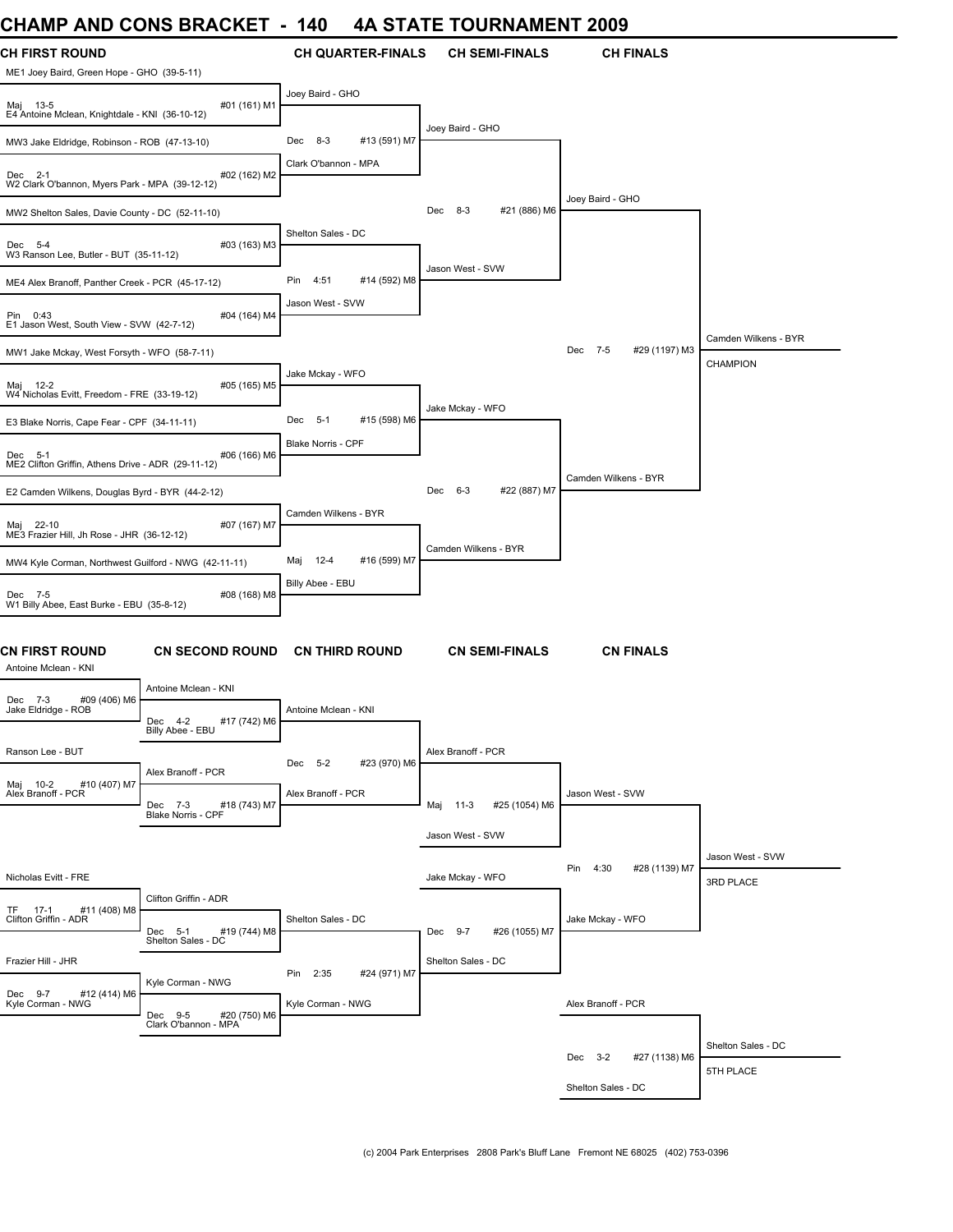### **CHAMP AND CONS BRACKET - 145 4A STATE TOURNAMENT 2009**

| ,,,,,,,,<br><b>AIL</b>                                                      | VUVUVVUVVU                                                       | ,,,,,                     | $\sim$                   |                              |                   |
|-----------------------------------------------------------------------------|------------------------------------------------------------------|---------------------------|--------------------------|------------------------------|-------------------|
| <b>CH FIRST ROUND</b><br>W1 Ronald Howard, East Mecklenburg - EME (28-3-10) |                                                                  | <b>CH QUARTER-FINALS</b>  | <b>CH SEMI-FINALS</b>    | <b>CH FINALS</b>             |                   |
| #<br>MW4 Tyrell Roberts, Mount Tabor - MTT (34-21-12)                       | #01 (185) M1                                                     | Ronald Howard - EME       |                          |                              |                   |
| E3 Thomas Dickey, Terry Sanford - TSA (35-10-12)                            |                                                                  | Dec 12-8<br>#13 (600) M8  | Ronald Howard - EME      |                              |                   |
| Dec 7-4<br>ME2 Kelvin Dixon, New Bern - NBE (43-12-10)                      | #02 (186) M2                                                     | Kelvin Dixon - NBE        |                          |                              |                   |
| E2 Byron Briggs, Pine Forest - PFO (46-7-12)                                |                                                                  |                           | #21 (888) M8<br>Dec 8-4  | Byron Briggs - PFO           |                   |
| Pin 2:26<br>ME3 Traivon Gregory, Southern Durham - SDU (36-10-12)           | #03 (187) M3                                                     | Byron Briggs - PFO        |                          |                              |                   |
| W4 Drake Fortner, East Gaston - EGA (32-17-11)                              |                                                                  | Dec 5-2<br>#14 (606) M6   | Byron Briggs - PFO       |                              |                   |
| Dec 10-6<br>MW1 Ethan Cox, Northwest Guilford - NWG (43-11-12)              | #04 (188) M4                                                     | Drake Fortner - EGA       |                          |                              |                   |
| E1 Ethan Creek, Jack Britt - BRI (33-4-12)                                  |                                                                  |                           |                          | #29 (1200) M3<br>Dec 1-0     | Ethan Creek - BRI |
| Maj 13-4<br>ME4 Brian Tray, Leesville Road - LRD (44-11-12)                 | #05 (189) M5                                                     | Ethan Creek - BRI         |                          |                              | <b>CHAMPION</b>   |
| W3 Logan Adams, Alexander Central - ALC (24-12-10)                          |                                                                  | Dec 9-2<br>#15 (607) M7   | Ethan Creek - BRI        |                              |                   |
| Dec 7-6<br>MW2 Nick Constantino, Hopewell - HOP (45-12-12)                  | #06 (190) M6                                                     | Logan Adams - ALC         |                          |                              |                   |
| W2 Austin Long, Butler - BUT (34-10-12)                                     |                                                                  |                           | #22 (894) M6<br>Dec 7-3  | Ethan Creek - BRI            |                   |
| Dec 14-10                                                                   | #07 (191) M7                                                     | Matt Garretson - DC       |                          |                              |                   |
| MW3 Matt Garretson, Davie County - DC (46-11-11)                            |                                                                  |                           | Gray Gerald - WKF        |                              |                   |
| E4 William Mcghee, Laney - LAN (36-20-11)                                   |                                                                  | Maj 11-2<br>#16 (608) M8  |                          |                              |                   |
| $18-3$<br>TF.<br>ME1 Gray Gerald, Wakefield - WKF (46-4-12)                 | #08 (192) M8                                                     | Gray Gerald - WKF         |                          |                              |                   |
| <b>CN FIRST ROUND</b><br>Tyrell Roberts - MTT                               | <b>CN SECOND ROUND</b>                                           | <b>CN THIRD ROUND</b>     | <b>CN SEMI-FINALS</b>    | <b>CN FINALS</b>             |                   |
| #09 (415) M7<br>Dec 9-7                                                     | Thomas Dickey - TSA                                              |                           |                          |                              |                   |
| Thomas Dickey - TSA                                                         | #17 (751) M7<br>Dec<br>$5 - 4$<br>Matt Garretson - DC            | Thomas Dickey - TSA       |                          |                              |                   |
| Traivon Gregory - SDU                                                       |                                                                  | #23 (972) M8<br>Dec 8-1   | Ethan Cox - NWG          |                              |                   |
| Dec 7-3<br>#10 (416) M8<br>Ethan Cox - NWG                                  | Ethan Cox - NWG<br>Pin 0:47<br>#18 (752) M8<br>Logan Adams - ALC | Ethan Cox - NWG           | Dec 6-3<br>#25 (1056) M8 | Ronald Howard - EME          |                   |
|                                                                             |                                                                  |                           | Ronald Howard - EME      |                              |                   |
|                                                                             |                                                                  |                           |                          |                              | Gray Gerald - WKF |
| Brian Tray - LRD                                                            |                                                                  |                           | Gray Gerald - WKF        | #28 (1146) M6<br>Pin<br>5:14 | 3RD PLACE         |
|                                                                             | Nick Constantino - HOP                                           |                           |                          |                              |                   |
| Dec 3-1 #11 (422) M6<br>Nick Constantino - HOP                              | Dec 6-2<br>#19 (758) M6                                          | Nick Constantino - HOP    | #26 (1062) M6<br>Dec 3-0 | Gray Gerald - WKF            |                   |
| Austin Long - BUT                                                           | Drake Fortner - EGA                                              |                           | Nick Constantino - HOP   |                              |                   |
|                                                                             | Austin Long - BUT                                                | OT<br>6-4<br>#24 (978) M6 |                          |                              |                   |
| Pin 2:42<br>#12 (423) M7<br>William Mcghee - LAN                            | Dec 6-5<br>#20 (759) M7<br>Kelvin Dixon - NBE                    | Kelvin Dixon - NBE        |                          | Ethan Cox - NWG              |                   |
|                                                                             |                                                                  |                           |                          | Dec 7-4                      | Ethan Cox - NWG   |
|                                                                             |                                                                  |                           |                          | #27 (1140) M8                | 5TH PLACE         |
|                                                                             |                                                                  |                           |                          | Nick Constantino - HOP       |                   |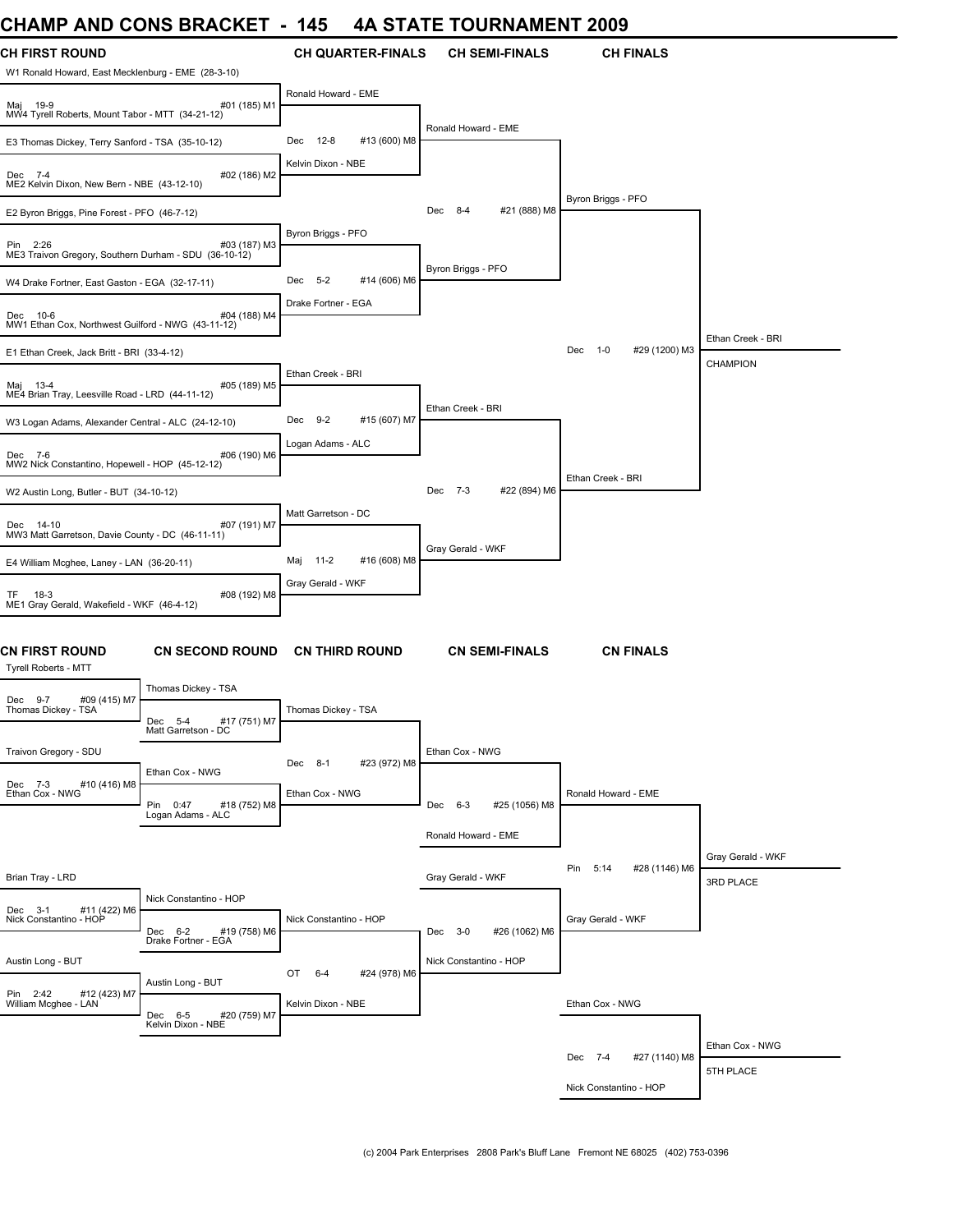# **CHAMP AND CONS BRACKET - 152 4A STATE TOURNAMENT 2009**

| <b>CH FIRST ROUND</b><br>MW1 Michael Harper, Northwest Guilford - NWG (44-3-12) |                                                   | <b>CH QUARTER-FINALS</b>        | <b>CH SEMI-FINALS</b>        | <b>CH FINALS</b>                |                                  |
|---------------------------------------------------------------------------------|---------------------------------------------------|---------------------------------|------------------------------|---------------------------------|----------------------------------|
| Maj 12-4<br>ME4 Jordan Fearrington, Jordan - JOR (21-7-12)                      | #01 (209) M1                                      | Michael Harper - NWG            |                              |                                 |                                  |
| W3 Jacob Hensley, Mcdowell - MCD (32-14-11)                                     |                                                   | $12 - 5$<br>#13 (614) M6<br>Dec | Bernard Thomas - BYR         |                                 |                                  |
| Maj 13-5<br>E2 Bernard Thomas, Douglas Byrd - BYR (37-10-12)                    | #02 (210) M2                                      | Bernard Thomas - BYR            |                              |                                 |                                  |
| W2 Matt Austin, South Mecklenburg - SME (32-9-12)                               |                                                   |                                 | #21 (895) M7<br>Dec 5-2      | Gabe Brotzman - CRY             |                                  |
| Dec 7-4<br>E3 Jared Bartram, Jack Britt - BRI (35-8-10)                         | #03 (211) M3                                      | Jared Bartram - BRI             |                              |                                 |                                  |
| MW4 Andrew Williams, Grimsley - GRM (25-11-12)                                  |                                                   | Pin<br>1:38<br>#14 (615) M7     | Gabe Brotzman - CRY          |                                 |                                  |
| Pin 5:38<br>ME1 Gabe Brotzman, Cary - CRY (58-1-12)                             | #04 (212) M4                                      | Gabe Brotzman - CRY             |                              |                                 | Gabe Brotzman - CRY              |
| E1 Chris Harris, Seventy-First - SEV (60-7-12)                                  |                                                   |                                 |                              | 17-8<br>#29 (1203) M3<br>Maj    | CHAMPION                         |
| Pin 3:32<br>W4 James Hicks, Berry Academy - BER (46-7-12)                       | #05 (213) M5                                      | Chris Harris - SEV              |                              |                                 |                                  |
| MW3 Shuntez Moore, Hopewell - HOP (38-11-12)                                    |                                                   | #15 (616) M8<br>$4 - 3$<br>Dec  | Branden Lietz - JHR          |                                 |                                  |
| Dec 5-3<br>ME2 Branden Lietz, Jh Rose - JHR (56-6-11)                           | #06 (214) M6                                      | Branden Lietz - JHR             |                              |                                 |                                  |
| MW2 Matt Cusack, Davie County - DC (55-6-10)                                    |                                                   |                                 | #22 (896) M8<br>Dec 7-2      | Matt Cusack - DC                |                                  |
| Dec 9-3<br>ME3 Jonathan Newton, Person - PER (36-5-12)                          | #07 (215) M7                                      | Matt Cusack - DC                |                              |                                 |                                  |
| E4 Jake Filip, Holly Springs - HSP (32-15-12)                                   |                                                   | #16 (622) M6<br>$4 - 2$<br>Dec  | Matt Cusack - DC             |                                 |                                  |
| Dec 6-2<br>W1 Joseph Dela Riva, Alexander Central - ALC (42-7-12)               | #08 (216) M8                                      | Joseph Dela Riva - ALC          |                              |                                 |                                  |
| <b>CN FIRST ROUND</b><br>Jordan Fearrington - JOR                               | <b>CN SECOND ROUND</b>                            | <b>CN THIRD ROUND</b>           | <b>CN SEMI-FINALS</b>        | <b>CN FINALS</b>                |                                  |
| #09 (424) M8<br>2:57<br>Pin<br>Jacob Hensley - MCD                              | Jordan Fearrington - JOR                          | Joseph Dela Riva - ALC          |                              |                                 |                                  |
|                                                                                 | #17 (760) M8<br>Dec 8-3<br>Joseph Dela Riva - ALC |                                 |                              |                                 |                                  |
| Matt Austin - SME                                                               | Matt Austin - SME                                 | Dec 8-6<br>#23 (979) M7         | Joseph Dela Riva - ALC       |                                 |                                  |
| Dec 4-2<br>#10 (430) M6<br>Andrew Williams - GRM                                | #18 (766) M6<br>Maj 11-3<br>Chris Harris - SEV    | Chris Harris - SEV              | #25 (1063) M7<br>Pin<br>0:31 | Bernard Thomas - BYR            |                                  |
|                                                                                 |                                                   |                                 | Bernard Thomas - BYR         |                                 |                                  |
| James Hicks - BER                                                               |                                                   |                                 | Branden Lietz - JHR          | #28 (1148) M8<br>$8 - 3$<br>Dec | Branden Lietz - JHR<br>3RD PLACE |
| #11 (431) M7<br>Dec 7-5                                                         | James Hicks - BER                                 |                                 |                              |                                 |                                  |
| Shuntez Moore - HOP                                                             | Pin 5:10<br>#19 (767) M7<br>Jared Bartram - BRI   | Jared Bartram - BRI             | #26 (1064) M8<br>Dec 7-4     | Branden Lietz - JHR             |                                  |
| Jonathan Newton - PER                                                           |                                                   | 10-9<br>#24 (980) M8<br>Dec     | Michael Harper - NWG         |                                 |                                  |
| #12 (432) M8<br>Maj 10-2<br>Jake Filip - HSP                                    | Jonathan Newton - PER<br>Dec 8-3<br>#20 (768) M8  | Michael Harper - NWG            |                              | Joseph Dela Riva - ALC          |                                  |
|                                                                                 | Michael Harper - NWG                              |                                 |                              |                                 | Michael Harper - NWG             |
|                                                                                 |                                                   |                                 |                              | Dec 9-7<br>#27 (1147) M7        | 5TH PLACE                        |
|                                                                                 |                                                   |                                 |                              | Michael Harper - NWG            |                                  |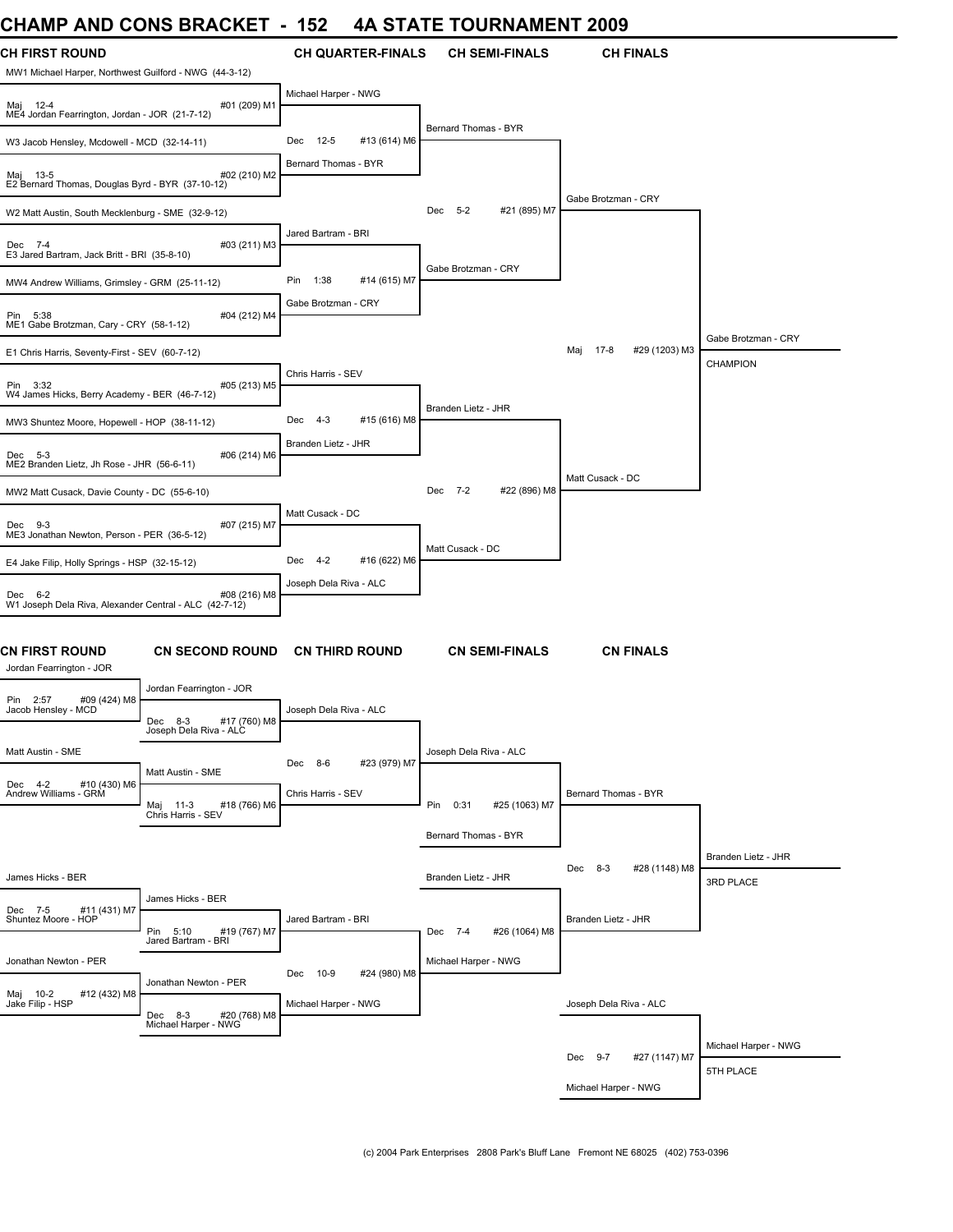### **CHAMP AND CONS BRACKET - 160 4A STATE TOURNAMENT 2009**

| CHAME AND CONS DRACKET                                                |                                                                        | טט ו                     |              |                       | HA JIAIL IUUNNAMLNI 4003 |                                 |                       |
|-----------------------------------------------------------------------|------------------------------------------------------------------------|--------------------------|--------------|-----------------------|--------------------------|---------------------------------|-----------------------|
| CH FIRST ROUND<br>MW1 Rusty Connor, Davie County - DC (41-12-12)      |                                                                        | <b>CH QUARTER-FINALS</b> |              |                       | <b>CH SEMI-FINALS</b>    | <b>CH FINALS</b>                |                       |
| Dec 15-8<br>ME4 CJ Younger, Person - PER (35-8-11)                    | #01 (233) M1                                                           | CJ Younger - PER         |              |                       |                          |                                 |                       |
| E3 Kenneth Radford, Pine Forest - PFO (41-12-11)                      |                                                                        | Pin<br>3:00              | #13 (623) M7 | Nate Charest - BUT    |                          |                                 |                       |
| Dec 7-6<br>W2 Nate Charest, Butler - BUT (25-7-11)                    | #02 (234) M2                                                           | Nate Charest - BUT       |              |                       |                          |                                 |                       |
| E2 Dillon Hoke, Laney - LAN (48-8-11)                                 |                                                                        |                          |              | Pin<br>1:59           | #21 (902) M6             | Matthew Colvard - CRY           |                       |
| 19-3<br>TF.<br>W3 Dustin Anderson, Alexander Central - ALC (33-17-10) | #03 (235) M3                                                           | Dillon Hoke - LAN        |              |                       |                          |                                 |                       |
| MW4 Ray Schmucker, Northwest Guilford - NWG (35-17-11)                |                                                                        | TF<br>$17-1$             | #14 (624) M8 | Matthew Colvard - CRY |                          |                                 |                       |
| Pin 1:02<br>ME1 Matthew Colvard, Cary - CRY (58-2-11)                 | #04 (236) M4                                                           | Matthew Colvard - CRY    |              |                       |                          |                                 |                       |
| W1 Dallas Winters, Freedom - FRE (45-4-12)                            |                                                                        |                          |              |                       |                          | Dec<br>$2 - 1$<br>#29 (1206) M3 | Matthew Colvard - CRY |
| Pin 1:05<br>E4 Bryce Carter, Jack Britt - BRI (20-19-11)              | #05 (237) M5                                                           | Dallas Winters - FRE     |              |                       |                          |                                 | <b>CHAMPION</b>       |
| ME3 Shaquawn Grant, Riverside - RIV (56-10-10)                        |                                                                        | Dec<br>$4 - 3$           | #15 (630) M6 | Shaquawn Grant - RIV  |                          |                                 |                       |
| Dec 3-2<br>MW2 Timmy Dunn, West Forsyth - WFO (50-15-12)              | #06 (238) M6                                                           | Shaquawn Grant - RIV     |              |                       |                          |                                 |                       |
| ME2 Mason Goldbach, Wake Forest Rolesville - WFR (24-5-12)            |                                                                        |                          |              | Dec 4-2               | #22 (903) M7             | Evan Baker - SCO                |                       |
| Dec 6-0<br>MW3 Zachery Simpson, Robinson - ROB (30-14-12)             | #07 (239) M7                                                           | Zachery Simpson - ROB    |              |                       |                          |                                 |                       |
| W4 Aaron Bozman, South Mecklenburg - SME (39-14-11)                   |                                                                        | Pin<br>5:58              | #16 (631) M7 | Evan Baker - SCO      |                          |                                 |                       |
| Maj 10-1<br>E1 Evan Baker, Scotland County - SCO (52-1-12)            | #08 (240) M8                                                           | Evan Baker - SCO         |              |                       |                          |                                 |                       |
| <b>CN FIRST ROUND</b><br>Rusty Connor - DC                            | <b>CN SECOND ROUND</b>                                                 | <b>CN THIRD ROUND</b>    |              |                       | <b>CN SEMI-FINALS</b>    | <b>CN FINALS</b>                |                       |
| Dec 8-5<br>#09 (438) M6<br>Kenneth Radford - PFO                      | Kenneth Radford - PFO<br>Dec<br>$4 - 2$<br>#17 (774) M6                | Kenneth Radford - PFO    |              |                       |                          |                                 |                       |
| Dustin Anderson - ALC                                                 | Zachery Simpson - ROB                                                  | Dec 10-6                 | #23 (986) M6 | Dallas Winters - FRE  |                          |                                 |                       |
| Dec 5-0 #10 (439) M7<br>Ray Schmucker - NWG                           | Dustin Anderson - ALC<br>Maj 12-2 #18 (775) M7<br>Dallas Winters - FRE | Dallas Winters - FRE     |              | Dec 9-5               | #25 (1070) M6            | Dallas Winters - FRE            |                       |
|                                                                       |                                                                        |                          |              | Nate Charest - BUT    |                          |                                 |                       |
|                                                                       |                                                                        |                          |              |                       |                          | Dec 5-4<br>#28 (1155) M7        | Dallas Winters - FRE  |
| Bryce Carter - BRI                                                    |                                                                        |                          |              | Shaquawn Grant - RIV  |                          |                                 | 3RD PLACE             |
| #11 (440) M8<br>Dec 7-6<br>Timmy Dunn - WFO                           | Timmy Dunn - WFO<br>#19 (776) M8<br>Dec 4-0                            | Dillon Hoke - LAN        |              | Pin 3:34              | #26 (1071) M7            | Dillon Hoke - LAN               |                       |
| Mason Goldbach - WFR                                                  | Dillon Hoke - LAN                                                      |                          |              | Dillon Hoke - LAN     |                          |                                 |                       |
| Dec 5-4<br>#12 (446) M6                                               | Mason Goldbach - WFR                                                   | Pin 2:09                 | #24 (987) M7 |                       |                          |                                 |                       |
| Aaron Bozman - SME                                                    | OT 5-0<br>#20 (782) M6<br>CJ Younger - PER                             | CJ Younger - PER         |              |                       |                          | Nate Charest - BUT              |                       |
|                                                                       |                                                                        |                          |              |                       |                          | Pin 1:53<br>#27 (1154) M6       | Shaquawn Grant - RIV  |
|                                                                       |                                                                        |                          |              |                       |                          | Shaquawn Grant - RIV            | 5TH PLACE             |
|                                                                       |                                                                        |                          |              |                       |                          |                                 |                       |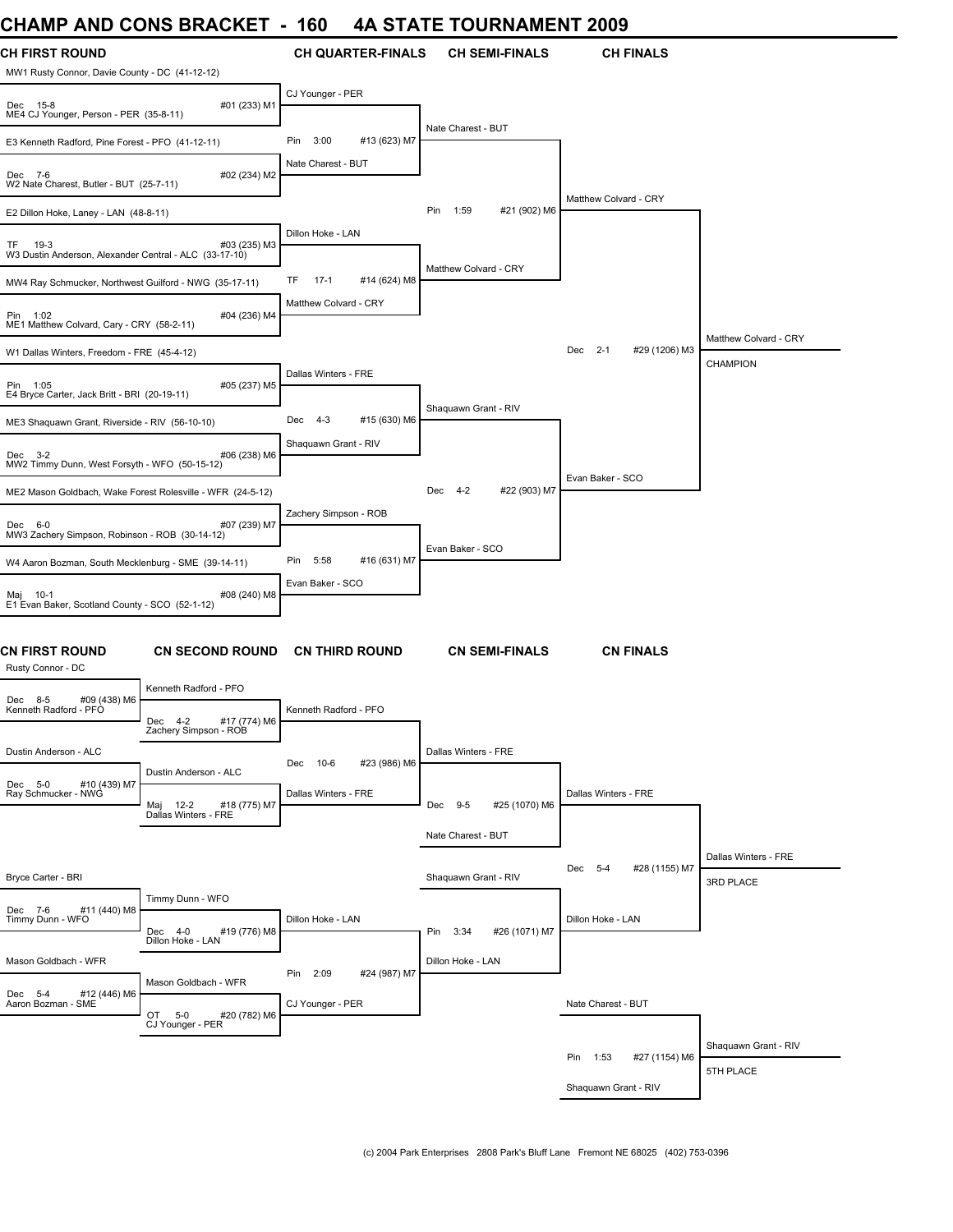# **CHAMP AND CONS BRACKET - 171 4A STATE TOURNAMENT 2009**

| <b>CH FIRST ROUND</b><br>ME1 Scott Mcgee, Riverside - RIV (58-6-12)        |                                                                           | <b>CH QUARTER-FINALS</b>    | <b>CH SEMI-FINALS</b>           | <b>CH FINALS</b>                |                                |
|----------------------------------------------------------------------------|---------------------------------------------------------------------------|-----------------------------|---------------------------------|---------------------------------|--------------------------------|
| Dec 4-3<br>MW4 Tyrell Walker, Mallard Creek - MAC (41-7-12)                | #01 (257) M1                                                              | Scott Mcgee - RIV           |                                 |                                 |                                |
| E3 Christian Bennet, Terry Sanford - TSA (30-5-12)                         |                                                                           | 12-6<br>#13 (632) M8<br>Dec | Scott Mcgee - RIV               |                                 |                                |
| $18-0$<br>TF.<br>W2 Jordan Nevseta, Ardrey Kell - AKL (38-6-11)            | #02 (258) M2                                                              | Jordan Nevseta - AKL        |                                 |                                 |                                |
| E2 Kyle Bland, Scotland County - SCO (47-3-12)                             |                                                                           |                             | Dec 3-0<br>#21 (904) M8         | Robbie Wannenburg - WFO         |                                |
| Maj 8-0<br>W3 Joe Centrella, Weddington - WED (38-11-10)                   | #03 (259) M3                                                              | Joe Centrella - WED         |                                 |                                 |                                |
| ME4 Joel Caudle, Wake Forest Rolesville - WFR (33-10-12)                   |                                                                           | 15-4<br>#14 (638) M6<br>Maj | Robbie Wannenburg - WFO         |                                 |                                |
| <b>TF</b><br>$20-3$<br>MW1 Robbie Wannenburg, West Forsyth - WFO (63-0-12) | #04 (260) M4                                                              | Robbie Wannenburg - WFO     |                                 |                                 | Robbie Wannenburg - WFO        |
| W1 Jon Hartley, South Caldwell - SCA (41-6-12)                             |                                                                           |                             |                                 | Maj<br>$9 - 1$<br>#29 (1209) M3 | <b>CHAMPION</b>                |
| Dec 8-3<br>E4 Alex Dolan, Holly Springs - HSP (31-13-12)                   | #05 (261) M5                                                              | Jon Hartley - SCA           | Andrew Takla - NDU              |                                 |                                |
| MW3 David Young, High Point Central - HPC (39-8-12)                        |                                                                           | 4-3<br>#15 (639) M7<br>Dec  |                                 |                                 |                                |
| $Dec$ 3-2<br>ME2 Andrew Takla, Northern Durham - NDU (29-3-12)             | #06 (262) M6                                                              | Andrew Takla - NDU          |                                 | Andrew Takla - NDU              |                                |
| MW2 Jonathon Hupp, Davie County - DC (51-8-11)                             |                                                                           |                             | 14-12<br>#22 (910) M6<br>Dec    |                                 |                                |
| Dec 7-5<br>ME3 Soren Ferrell, Fuquay Varina - FVA (36-7-11)                | #07 (263) M7                                                              | Soren Ferrell - FVA         | Elijah Adams - SER              |                                 |                                |
| W4 Dillon Smith, East Gaston - EGA (28-16-11)                              |                                                                           | 13-6<br>#16 (640) M8<br>Dec |                                 |                                 |                                |
| $22-6$<br>TF.<br>E1 Elijah Adams, Southeast Raleigh - SER (47-7-11)        | #08 (264) M8                                                              | Elijah Adams - SER          |                                 |                                 |                                |
| <b>CN FIRST ROUND</b><br>Tyrell Walker - MAC                               | <b>CN SECOND ROUND</b>                                                    | <b>CN THIRD ROUND</b>       | <b>CN SEMI-FINALS</b>           | <b>CN FINALS</b>                |                                |
| #09 (447) M7<br>Forf 0:00                                                  | Tyrell Walker - MAC                                                       |                             |                                 |                                 |                                |
| Christian Bennet - TSA                                                     | Dec 2-0<br>#17 (783) M7<br>Soren Ferrell - FVA                            | Tyrell Walker - MAC         |                                 |                                 |                                |
| Kyle Bland - SCO                                                           | Joel Caudle - WFR                                                         | #23 (988) M8<br>Dec 7-3     | Jon Hartley - SCA               |                                 |                                |
| Dec 13-12<br>#10 (448) M8<br>Joel Caudle - WFR                             | Dec 10-6<br>#18 (784) M8<br>Jon Hartley - SCA                             | Jon Hartley - SCA           | Dec<br>$5 - 2$<br>#25 (1072) M8 | Scott Mcgee - RIV               |                                |
|                                                                            |                                                                           |                             | Scott Mcgee - RIV               |                                 |                                |
| Alex Dolan - HSP                                                           |                                                                           |                             | Elijah Adams - SER              | Pin<br>4:42<br>#28 (1162) M6    | Scott Mcgee - RIV<br>3RD PLACE |
| Pin 2:15<br>#11 (455) M7<br>David Young - HPC                              | David Young - HPC                                                         | David Young - HPC           |                                 | Elijah Adams - SER              |                                |
|                                                                            | #19 (791) M7<br>Dec 5-4<br>Joe Centrella - WED                            |                             | Dec 9-3<br>#26 (1078) M6        |                                 |                                |
| Jonathon Hupp - DC                                                         |                                                                           | Dec 3-2<br>#24 (994) M6     | David Young - HPC               |                                 |                                |
| Maj 12-3 #<br>Dillon Smith - EGA<br>#12 (456) M8                           | Jonathon Hupp - DC<br>#20 (792) M8<br>10-2<br>Maj<br>Jordan Nevseta - AKL | Jonathon Hupp - DC          |                                 | Jon Hartley - SCA               |                                |
|                                                                            |                                                                           |                             |                                 |                                 | Jon Hartley - SCA              |
|                                                                            |                                                                           |                             |                                 | Dec 5-3<br>#27 (1156) M8        | 5TH PLACE                      |
|                                                                            |                                                                           |                             |                                 | David Young - HPC               |                                |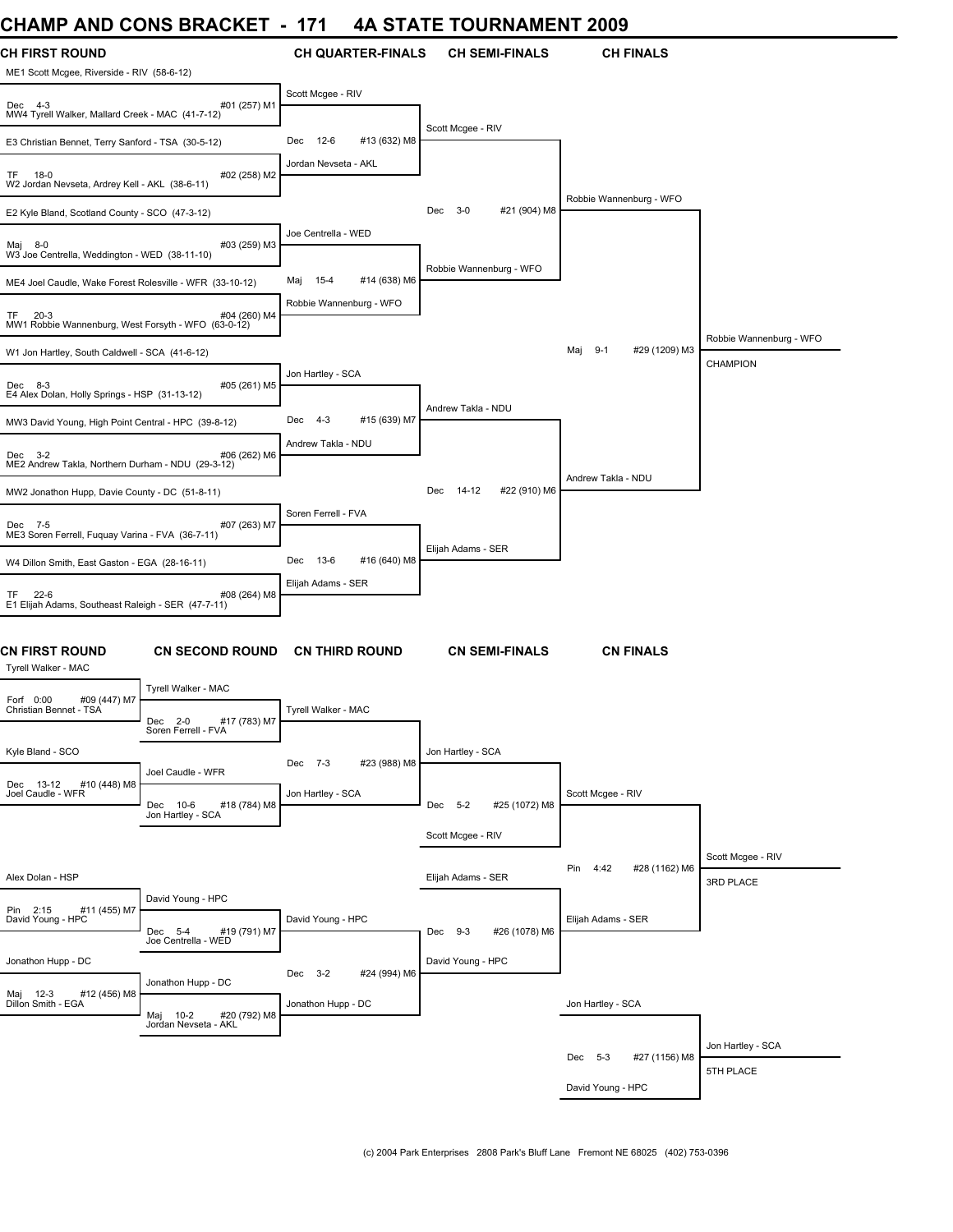### **CHAMP AND CONS BRACKET - 189 4A STATE TOURNAMENT 2009**

| <b>UIMME AND VUNJ DRAVNLI</b>                                                                             |              | ט ו<br>.,                   | <b>OIAIL IUUNIVAIVILIVI 4003</b> |                                 |                                |
|-----------------------------------------------------------------------------------------------------------|--------------|-----------------------------|----------------------------------|---------------------------------|--------------------------------|
| <b>CH FIRST ROUND</b><br>MW1 Sean Mears, Robinson - ROB (47-13-12)                                        |              | <b>CH QUARTER-FINALS</b>    | <b>CH SEMI-FINALS</b>            | <b>CH FINALS</b>                |                                |
| Maj 12-0<br>ME4 Caleb Killion, Wakefield - WKF (26-24-11)                                                 | #01 (281) M1 | Sean Mears - ROB            | Robert Warren - MPA              |                                 |                                |
| W3 Robert Warren, Myers Park - MPA (51-12-12)                                                             |              | Pin<br>4:24<br>#13 (646) M6 |                                  |                                 |                                |
| Dec 6-3<br>E2 Juan Rodriguez, East Wake - EWK (46-6-12)                                                   | #02 (282) M2 | Robert Warren - MPA         |                                  |                                 |                                |
| W2 Austin Bumgarner, Butler - BUT (36-6-11)                                                               |              |                             | Pin<br>0:41<br>#21 (911) M7      | Timmy Mccall - SVW              |                                |
| Maj 10-2<br>E3 Timmy Mccall, South View - SVW (44-1-11)                                                   | #03 (283) M3 | Timmy Mccall - SVW          |                                  |                                 |                                |
| MW4 Ricky Smith, Northwest Guilford - NWG (28-10-12)                                                      |              | Pin<br>1:39<br>#14 (647) M7 | Timmy Mccall - SVW               |                                 |                                |
| Pin 4:00<br>ME1 Sheridan Rucker, Panther Creek - PCR (53-8-11)                                            | #04 (284) M4 | Sheridan Rucker - PCR       |                                  |                                 | Timmy Mccall - SVW             |
| W1 Blake Baker, Alexander Central - ALC (50-7-11)                                                         |              |                             |                                  | Dec<br>$4 - 3$<br>#29 (1212) M3 | <b>CHAMPION</b>                |
| Dec 5-1<br>E4 Zachary Lee, Cape Fear - CPF (26-9-12)                                                      | #05 (285) M5 | Zachary Lee - CPF           |                                  |                                 |                                |
| MW3 Jon San Filippo, Davie County - DC (25-12-10)                                                         |              | 14-2<br>#15 (648) M8<br>Maj | Zachary Lee - CPF                |                                 |                                |
| Dec 6-4<br>ME2 Nate Reynolds, Green Hope - GHO (30-11-11)                                                 | #06 (286) M6 | Jon San Filippo - DC        |                                  |                                 |                                |
| MW2 Nick Watson, Hopewell - HOP (27-11-10)                                                                |              |                             | Dec 5-4<br>#22 (912) M8          | Kevin Radford - PFO             |                                |
| Dec 7-2<br>ME3 Jacob Myers, Leesville Road - LRD (40-14-12)                                               | #07 (287) M7 | Jacob Myers - LRD           | Kevin Radford - PFO              |                                 |                                |
| W4 Donovan Price, Berry Academy - BER (36-8-11)                                                           |              | Dec 5-0<br>#16 (654) M6     |                                  |                                 |                                |
| Forf 0:00<br>E1 Kevin Radford, Pine Forest - PFO (52-7-11)                                                | #08 (288) M8 | Kevin Radford - PFO         |                                  |                                 |                                |
| <b>CN FIRST ROUND</b><br><b>CN SECOND ROUND</b><br>Caleb Killion - WKF                                    |              | <b>CN THIRD ROUND</b>       | <b>CN SEMI-FINALS</b>            | <b>CN FINALS</b>                |                                |
| Juan Rodriguez - EWK<br>#09 (463) M7<br>Dec 6-4<br>Juan Rodriguez - EWK<br>OT<br>$3 - 2$                  | #17 (799) M7 | Juan Rodriguez - EWK        |                                  |                                 |                                |
| Jacob Myers - LRD<br>Austin Bumgarner - BUT                                                               |              | Dec 4-3<br>#23 (995) M7     | Ricky Smith - NWG                |                                 |                                |
| Ricky Smith - NWG<br>Dec 8-6<br>#10 (464) M8<br>Ricky Smith - NWG<br>Pin 1:34 #18<br>Jon San Filippo - DC | #18 (800) M8 | Ricky Smith - NWG           | Dec 6-4<br>#25 (1079) M7         | Ricky Smith - NWG               |                                |
|                                                                                                           |              |                             | Robert Warren - MPA              |                                 |                                |
| Blake Baker - ALC                                                                                         |              |                             | Zachary Lee - CPF                | Dec 2-0<br>#28 (1164) M8        | Zachary Lee - CPF<br>3RD PLACE |
| Blake Baker - ALC                                                                                         |              |                             |                                  |                                 |                                |
| Pin 2:23<br>#11 (471) M7<br>Nate Reynolds - GHO<br>Dec 4-3 #19 (807) M7<br>Sheridan Rucker - PCR          |              | <b>Blake Baker - ALC</b>    | Dec 5-3<br>#26 (1080) M8         | Zachary Lee - CPF               |                                |
| Nick Watson - HOP                                                                                         |              | Pin 4:29<br>#24 (996) M8    | Blake Baker - ALC                |                                 |                                |
| Nick Watson - HOP<br>Forf 0:00<br>#12 (472) M8<br>Donovan Price - BER<br>Pin 5:32                         | #20 (808) M8 | Nick Watson - HOP           |                                  | Robert Warren - MPA             |                                |
| Sean Mears - ROB                                                                                          |              |                             |                                  |                                 | Blake Baker - ALC              |
|                                                                                                           |              |                             |                                  | Dec 6-3<br>#27 (1163) M7        | 5TH PLACE                      |
|                                                                                                           |              |                             |                                  | Blake Baker - ALC               |                                |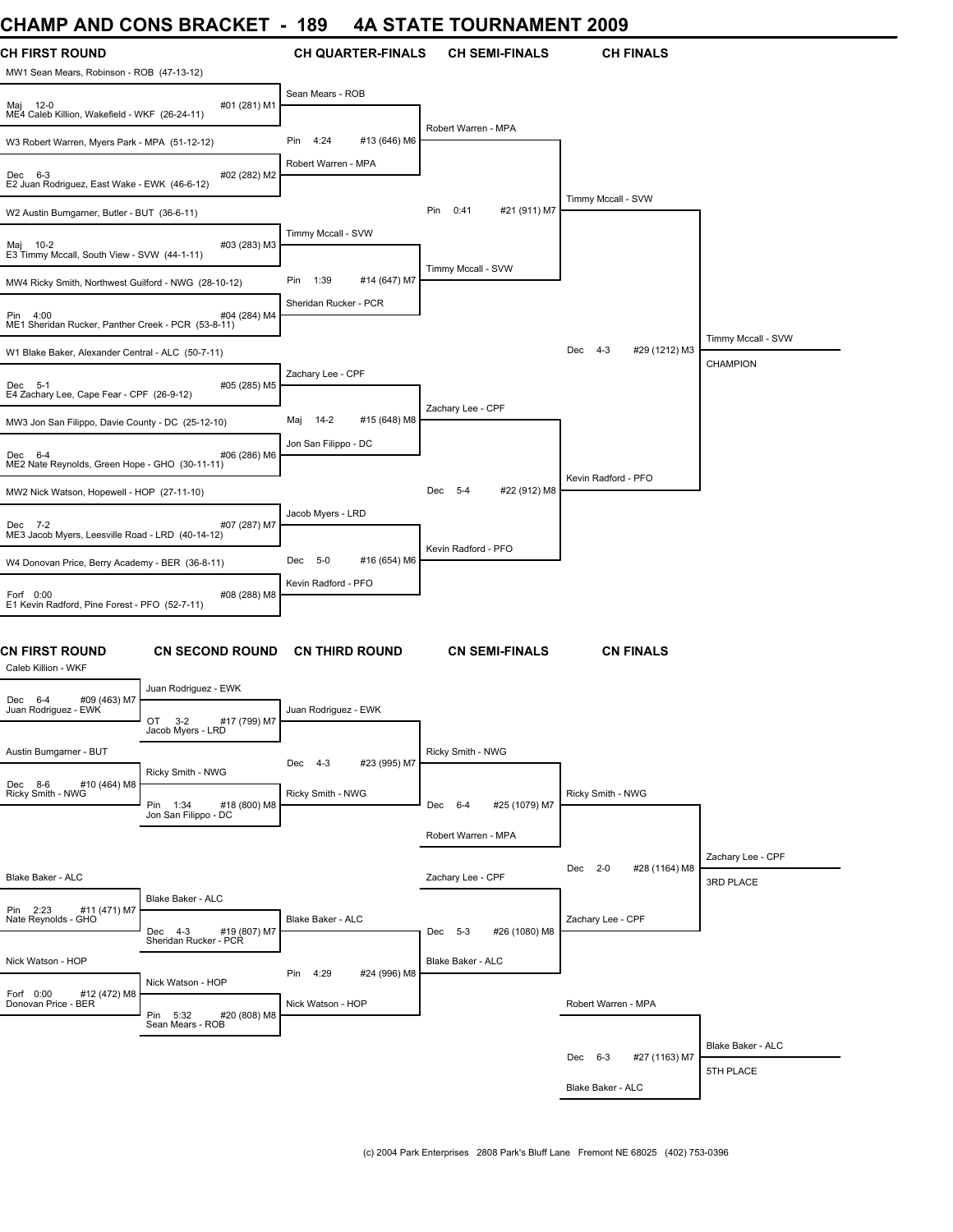### **CHAMP AND CONS BRACKET - 215 4A STATE TOURNAMENT 2009**

| UMANIP AND UUNG BRAUNET                                                          |                                                  | - 215                          | 4A SIAIE IUUKNAMENI 4009      |                           |                             |
|----------------------------------------------------------------------------------|--------------------------------------------------|--------------------------------|-------------------------------|---------------------------|-----------------------------|
| <b>CH FIRST ROUND</b><br>ME1 Anthony Grist, New Bern - NBE (46-13-10)            |                                                  | <b>CH QUARTER-FINALS</b>       | <b>CH SEMI-FINALS</b>         | <b>CH FINALS</b>          |                             |
| #01 (305) M1<br>Dec 5-3<br>E4 Shawn Leonard, Hoggard - HOG (27-8-12)             |                                                  | Anthony Grist - NBE            |                               |                           |                             |
| MW3 Sebastin Schulz, High Point Central - HPC (28-11-11)                         |                                                  | $6 - 4$<br>#13 (655) M7<br>Dec | Anthony Grist - NBE           |                           |                             |
| #02 (306) M2<br>Dec 4-2<br>W2 Stephen Webb, Freedom - FRE (47-7-12)              |                                                  | Stephen Webb - FRE             |                               |                           |                             |
| MW2 Ricky Bell, Davie County - DC (36-13-10)                                     |                                                  |                                | OT<br>$3 - 2$<br>#21 (918) M6 | Ben Schultz - EBU         |                             |
| #03 (307) M3<br>Dec 11-6<br>W3 Ben Schultz, East Burke - EBU (37-4-12)           |                                                  | Ben Schultz - EBU              |                               |                           |                             |
| ME4 Kevin Puente, Cary - CRY (44-16-11)                                          |                                                  | #14 (656) M8<br>OT<br>$4 - 3$  | Ben Schultz - EBU             |                           |                             |
| #04 (308) M4<br>Pin 2:18<br>E1 Jackie Green, Seventy-First - SEV (34-8-11)       |                                                  | Jackie Green - SEV             |                               |                           |                             |
| MW1 AJ Smart, Northwest Guilford - NWG (46-3-12)                                 |                                                  |                                |                               | Dec 10-3<br>#29 (1215) M3 | Karonne Jones - CPF         |
| #05 (309) M5<br>Pin 3:50<br>W4 Kevin Markham, Alexander Central - ALC (37-18-11) |                                                  | AJ Smart - NWG                 |                               |                           | <b>CHAMPION</b>             |
| E3 Marcus Miller, Pine Forest - PFO (37-14-11)                                   |                                                  | 3:25<br>Pin<br>#15 (662) M6    | Marcus Miller - PFO           |                           |                             |
| #06 (310) M6<br>Dec 4-2<br>ME2 Bryan Houston, Athens Drive - ADR (23-6-12)       |                                                  | Marcus Miller - PFO            |                               |                           |                             |
| E2 Karonne Jones, Cape Fear - CPF (23-4-12)                                      |                                                  |                                | Dec 2-1<br>#22 (919) M7       | Karonne Jones - CPF       |                             |
| #07 (311) M7<br>Maj 8-0<br>ME3 Carl Bauknight, Millbrook - MIL (33-16-12)        |                                                  | Karonne Jones - CPF            |                               |                           |                             |
| MW4 Ronnie Cole, East Forsyth - EF (42-12-12)                                    |                                                  | #16 (663) M7<br>Dec 4-3        | Karonne Jones - CPF           |                           |                             |
| Pin 3:47<br>#08 (312) M8<br>W1 George Haddock, Myers Park - MPA (52-5-12)        |                                                  | George Haddock - MPA           |                               |                           |                             |
| CN FIRST ROUND<br>Shawn Leonard - HOG                                            | <b>CN SECOND ROUND</b>                           | <b>CN THIRD ROUND</b>          | <b>CN SEMI-FINALS</b>         | <b>CN FINALS</b>          |                             |
| #09 (479) M7<br>Dec 6-1                                                          | Sebastin Schulz - HPC                            |                                |                               |                           |                             |
| Sebastin Schulz - HPC                                                            | Pin 1:16<br>#17 (815) M7<br>George Haddock - MPA | George Haddock - MPA           |                               |                           |                             |
| Ricky Bell - DC                                                                  | Kevin Puente - CRY                               | Dec 5-2<br>#23 (1002) M6       | AJ Smart - NWG                |                           |                             |
| Dec 5-2<br>#10 (480) M8<br>Kevin Puente - CRY                                    | Pin 3:59<br>#18 (816) M8<br>AJ Smart - NWG       | AJ Smart - NWG                 | Dec 3-1<br>#25 (1086) M6      | AJ Smart - NWG            |                             |
|                                                                                  |                                                  |                                | Anthony Grist - NBE           |                           |                             |
| Kevin Markham - ALC                                                              |                                                  |                                | Marcus Miller - PFO           | Dec 5-3<br>#28 (1171) M7  | AJ Smart - NWG<br>3RD PLACE |
| OT 8-6<br>#11 (487) M7<br>Bryan Houston - ADR                                    | Kevin Markham - ALC<br>Dec 8-3<br>#19 (823) M7   | Jackie Green - SEV             | Dec 7-5<br>#26 (1087) M7      | Jackie Green - SEV        |                             |
| Carl Bauknight - MIL                                                             | Jackie Green - SEV                               |                                | Jackie Green - SEV            |                           |                             |
|                                                                                  | Carl Bauknight - MIL                             | 2:30<br>Pin<br>#24 (1003) M7   |                               |                           |                             |
| Dec 6-4<br>#12 (488) M8<br>Ronnie Cole - EF                                      | Pin 4:03<br>#20 (824) M8<br>Stephen Webb - FRE   | Carl Bauknight - MIL           |                               | Anthony Grist - NBE       |                             |
|                                                                                  |                                                  |                                |                               | #27 (1170) M6<br>Dec 1-0  | Anthony Grist - NBE         |
|                                                                                  |                                                  |                                |                               | Marcus Miller - PFO       | 5TH PLACE                   |
|                                                                                  |                                                  |                                |                               |                           |                             |